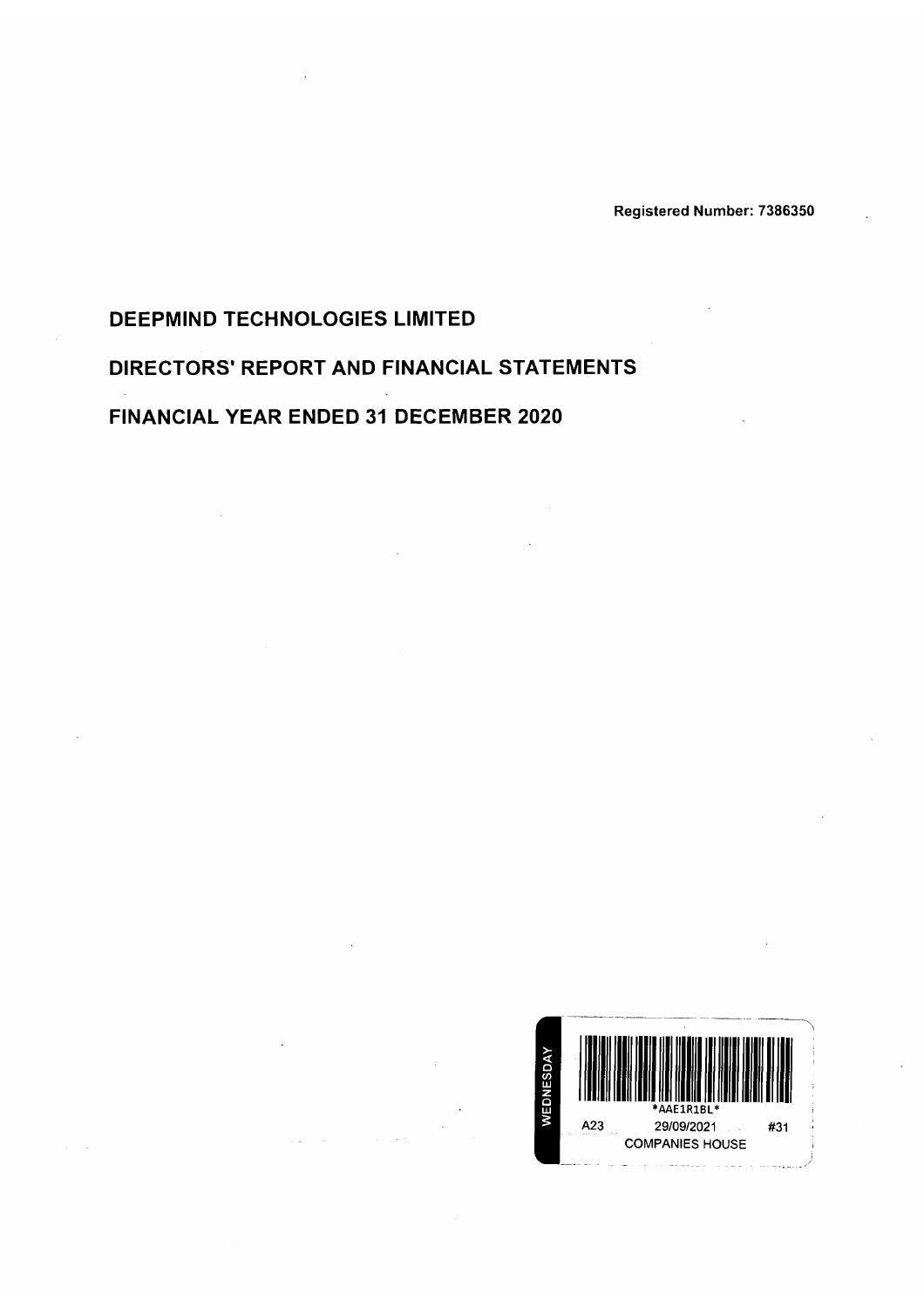# DIRECTORS' REPORT AND FINANCIAL STATEMENTS For the Year Ended 31 December 2020

 $\sim$ 

| <b>CONTENTS</b>                                             |                 |
|-------------------------------------------------------------|-----------------|
|                                                             | <b>PAGE</b>     |
| STRATEGIC REPORT                                            | $2 - 3$         |
| <b>DIRECTORS' REPORT</b>                                    | $4 - 7$         |
| INDEPENDENT AUDITOR'S REPORT                                | $8 - 10$        |
| STATEMENT OF PROFIT AND LOSS AND OTHER COMPREHENSIVE INCOME | 11              |
| STATEMENT OF FINANCIAL POSITION                             | 12 <sup>2</sup> |
| STATEMENT OF CHANGES IN EQUITY                              | 13              |
| NOTES TO THE FINANCIAL STATEMENTS                           | 14 - 26         |

 $\mathcal{L}^{\mathcal{A}}$ 

 $\ddot{\phantom{a}}$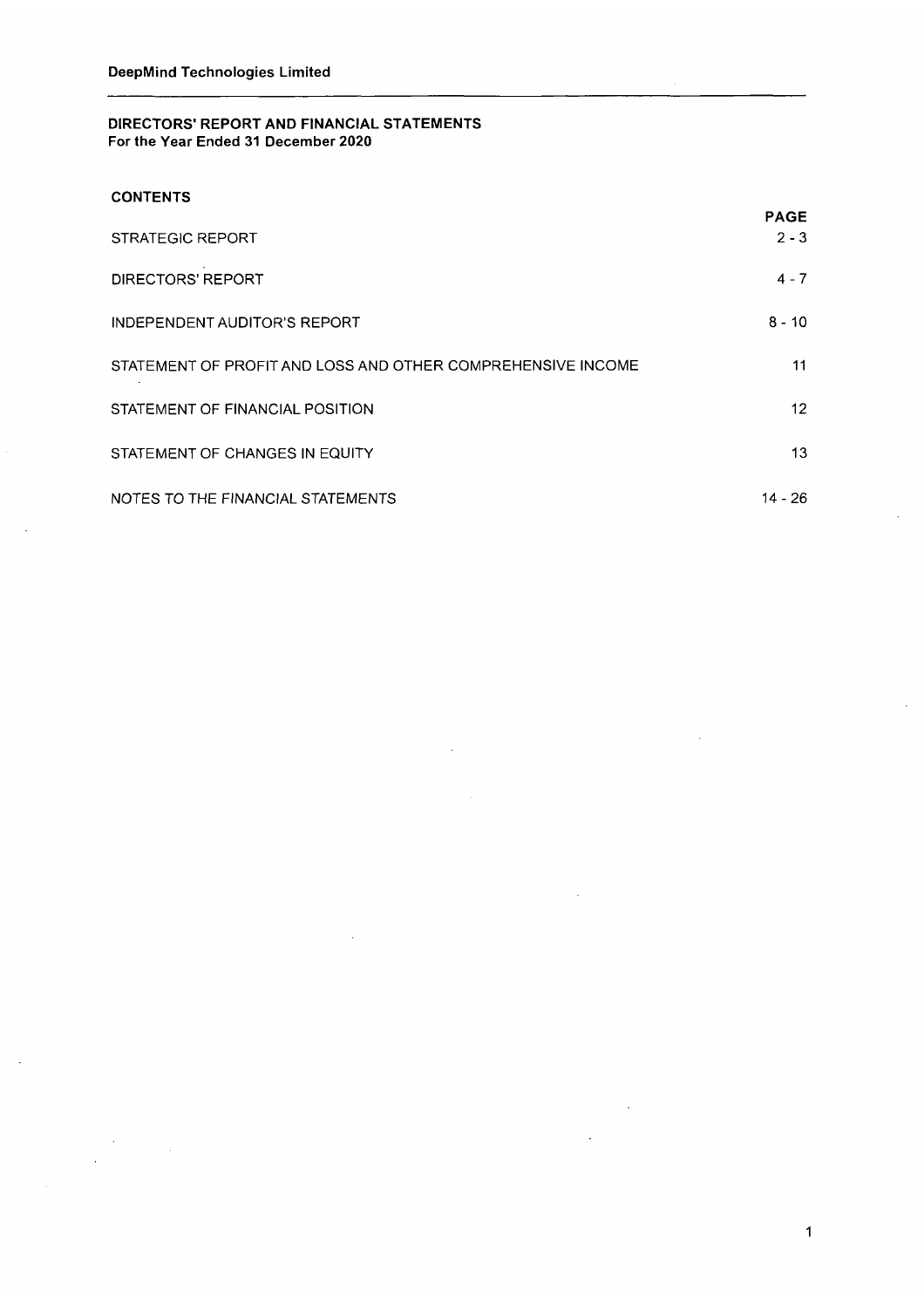# STRATEGIC REPORT For the Year Ended 31 December 2020

The directors present their strategic report of DeepMind Technologies Limited ("the Company") for the year ended 31 December 2020.

## Review of the business

The Company specialises in the research and application of cutting edge machine learning, including the provision of research and development services to other group undertakings. Its mission is to solve intelligence to advance science and humanity.

The key financial and other performance indicators during the year ended 31 December 2020 and the year ended 31 December 2019 were as follows:

#### **Turnover**

Turnover represents research and development remuneration from other group undertakings and increased from £266 million to £826 million in the year, an increase of £560 million.

#### Administration expenses

Administration expenses increased from £717 million to £780 million in the year, an increase of £63 million. This increase mainly relates to a rise in technical infrastructure, staff costs and other related charges.

#### Statement of financial position

The Company's total assets decreased from £390 million to £346 million in the year, a decrease of £44 million, primarily related to a decrease in debtors failing due within one year. This was offset by a decrease in creditors falling due within one year of £87 million.

The statement of comprehensive income and the statement of financial position are set out on pages 11 and 12 respectively. The profit for the financial year of £44 million (2019: loss of £477 million) has been credited to reserves.

#### Principal risks and uncertainties

Machine learning research and application is an emerging market characterised by continuous change and intense competition. As a result, the Company will continue to face risks and uncertainties, which may have a significant impact on its ability to achieve continued success within its market. To mitigate this risk the Company follows a well-informed risk based approach for decision making.

During the financial reporting period and up to the date of this report, the Company has carried out its business operations in line with its principal activities without significant disruption as a result of the Covid-19 pandemic.

As the ongoing impacts of the Covid-19 pandemic and resulting global market disruptions continue to evolve, at the date of this report the extent of the impact remains uncertain and difficult to predict. Such an operating environment has the potential to have an adverse impact on the Company's operations and future financial position.

Evolving laws and legal systems, including the United Kingdom's withdrawal from the European Union (EU), may adversely affect the Company's revenues and could subject the Company to new regulatory costs and challenges (including the transfer of personal data between the EU and the United Kingdom), in addition to other adverse effects that the Company is unable to effectively anticipate.

#### Directors' Duties under section 172 of the Companies Act

The directors who served during the year have acted in good faith and intended to promote the long-term success of the Company. The directors have considered the interest of the Company's stakeholders, the consequences of any long-term decision made and the maintaining of business relationships with suppliers, customers and others whilst undertaking their activities during the year. In doing this the directors have had regard to the matters set out in s172(1)(a-f) of the Companies Act. The following paragraphs describe how the directors fulfil their duties:

 $\overline{2}$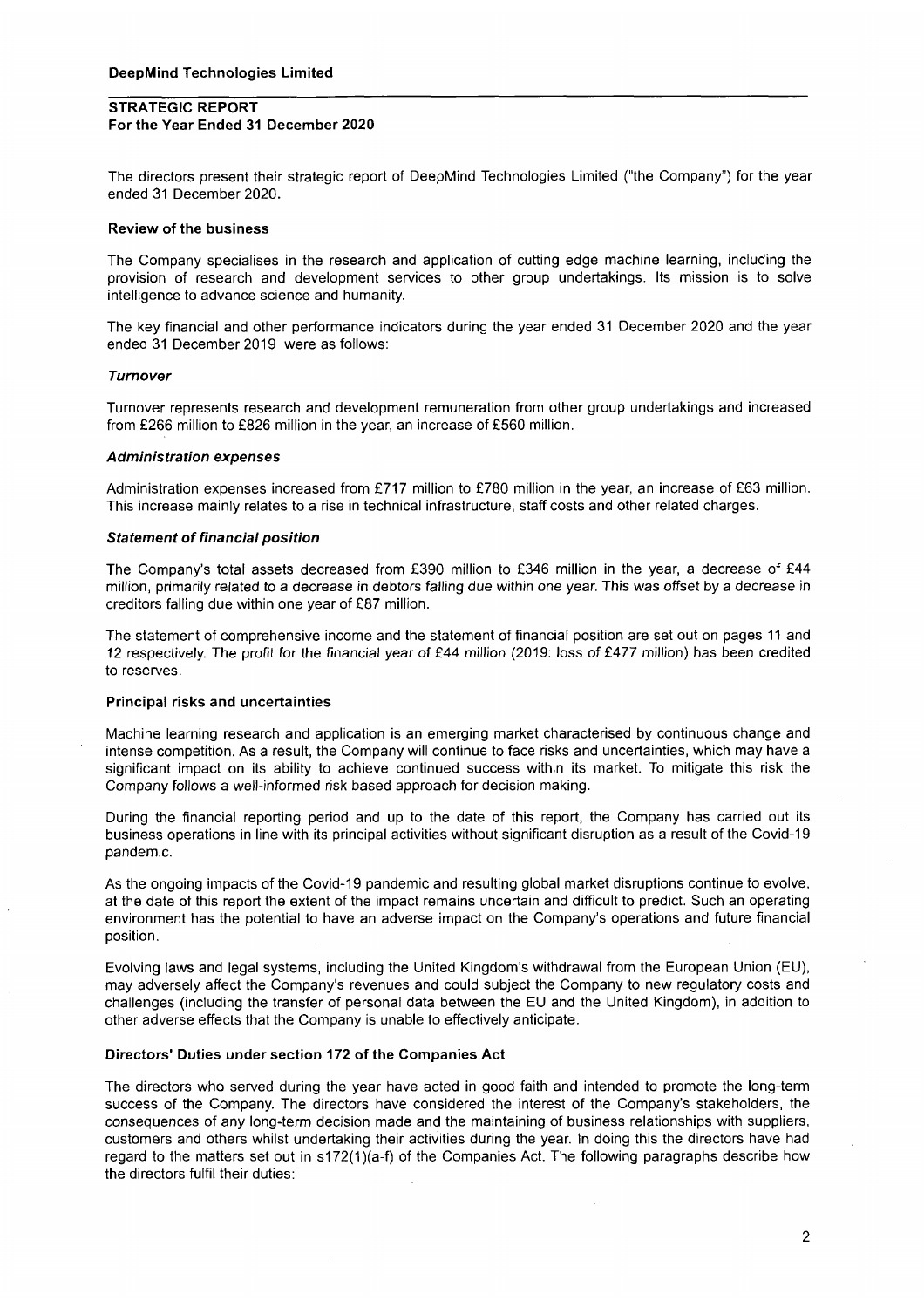# STRATEGIC REPORT - continued For the Year Ended 31 December 2020

#### Risk management and long term decision making

The Company utilises compliance and governance mechanisms to minimise risk. The Company's policies and processes effectively identify, evaluate, manage and mitigate the risks it is facing, and it continues to iterate and evolve its approach to risk management. For more details on risk management see page 2 of the Strategic report.

#### Our people

The Company's workforce is directly employed by other Alphabet group companies.

#### Business relationships

As is normal for companies of our size, authority for operational decision making is delegated to management on a day-to-day basis. Over the course of the year management provides relevant information on business relationships, research collaborations and compliance matters to the Alphabet board and that information is shared with the Company's directors.

# **Stakeholders**

Given the number of stakeholders and the size of the wider Alphabet Group, stakeholder engagement takes place at both an operational and Alphabet Group level. The decisions made by the Company during the year ended 31 December 2020 have been made in accordance with our vision, key stakeholder engagement and with our business strategy at the core of what we do. on business relationships, researce<br>information is shared with the Compromation is shared with the Compromation<br>Stakeholders<br>glace at both an operational and Al<br>ended 31 December 2020 have be<br>with our business strategy at

#### Reputation, community, and environment

The Company specialises in the research and application of cutting edge machine learning, including the provision of research and development services to other group undertakings. Its mission is to solve intelligence to advance science and humanity.

It also participates in the group's initiatives to promote community engagement, environmental sustainability and ethical corporate conduct.

#### By order of the board

Konan Kons

Ronan Harris **Director** Date: 23 September 2021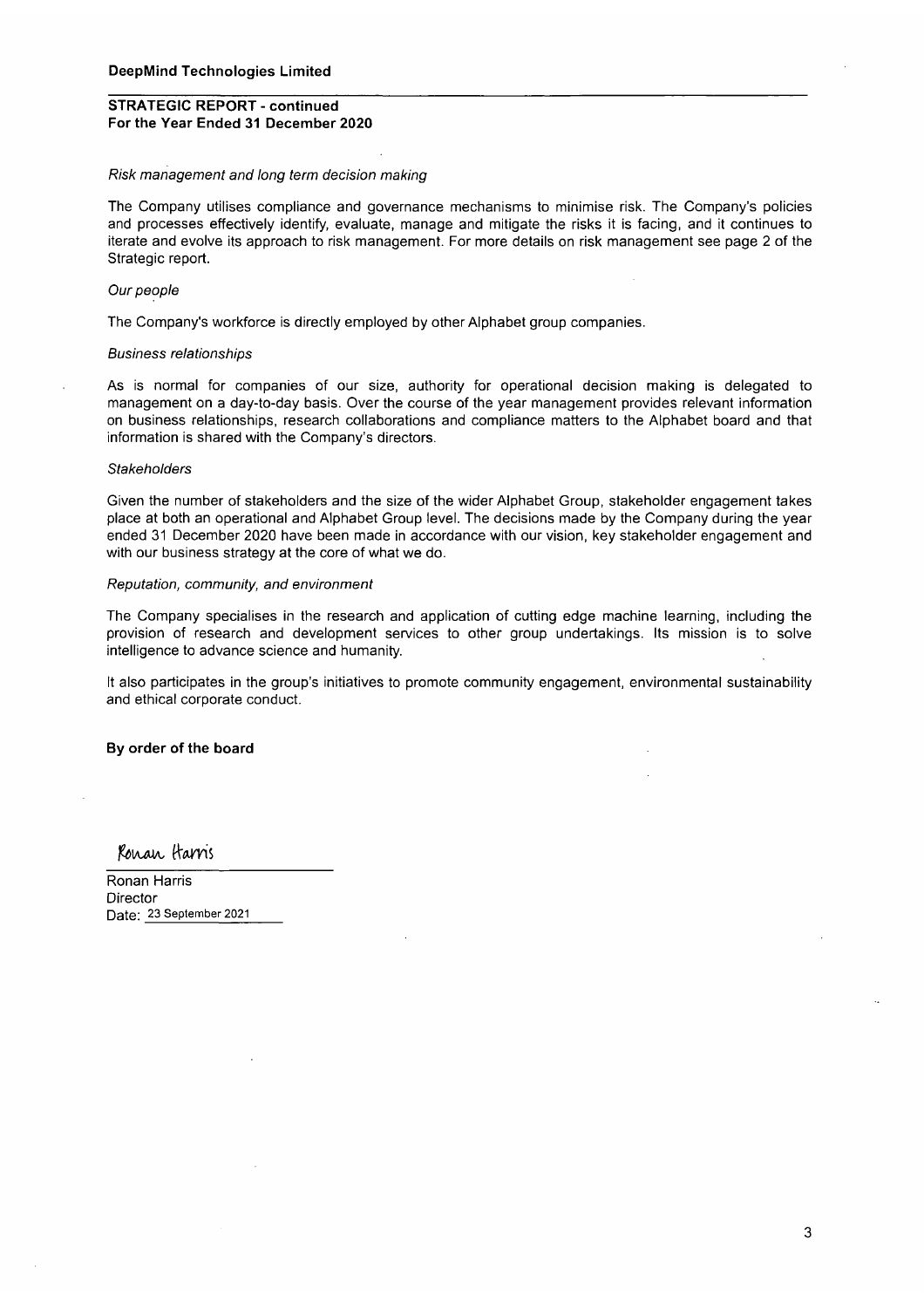# DIRECTORS' REPORT

# For the Year Ended 31 December 2020

The directors present their directors' report of DeepMind Technologies Limited ("the Company") for the year ended 31 December 2020.

The directors who held office during the year and up to the date of this report were:

Ronan Harris Kenneth Yi

#### Results and dividends

The Company's profit for the financial year ended 31 December 2020 is £44 million (2019: loss of £477 million). The directors do not propose the payment of a dividend for the year (2019: Enil).

#### Research and development

The Company specialises in the research and application of cutting edge machine learning, including the provision of research and development services to other group undertakings.

The revenue associated with those activities during the financial year is £826 million (2019: £266 million) representing research and development remuneration from other group undertakings.

#### Future developments

There are no future changes anticipated in the business of the Company at this time.

#### Foreign branches

The Company at no time during the year had any branches outside the United Kingdom.

#### Going concern

The directors of the Company have received written assurances from an intermediate parent undertaking, Google LLC, that it will continue to provide adequate financial support to the Company for a period of at least twelve months, from the date of approval of these financial statements to enable the Company to discharge its obligations to all creditors as they fall due. On this basis, the directors are satisfied that it is appropriate to prepare the financial statements on a going concern basis.

#### Political and charitable contributions

During the year the Company made no political donations (2019: £nil). The Company made academic donations and sponsorships of £5.2 million (2019: £6.3 million).

#### Stakeholder engagement

The directors understand the importance of fostering business relationships with suppliers, customers within the wider group and other key stakeholders of the Company. The importance of these relationships has been considered in the principal decisions taken by the Company during the period, which are referenced in the review of the business statement in the directors' report.

#### Emissions and energy use

In the year to 31 December 2020, DeepMind Technologies Limited's ("the Company") total net greenhouse gas (GHG) emissions were 643 metric tonnes of carbon dioxide equivalent (MT CO2e). Carbon dioxide emissions resulting from energy use in the Company's buildings and business travel of its workforce are reported below.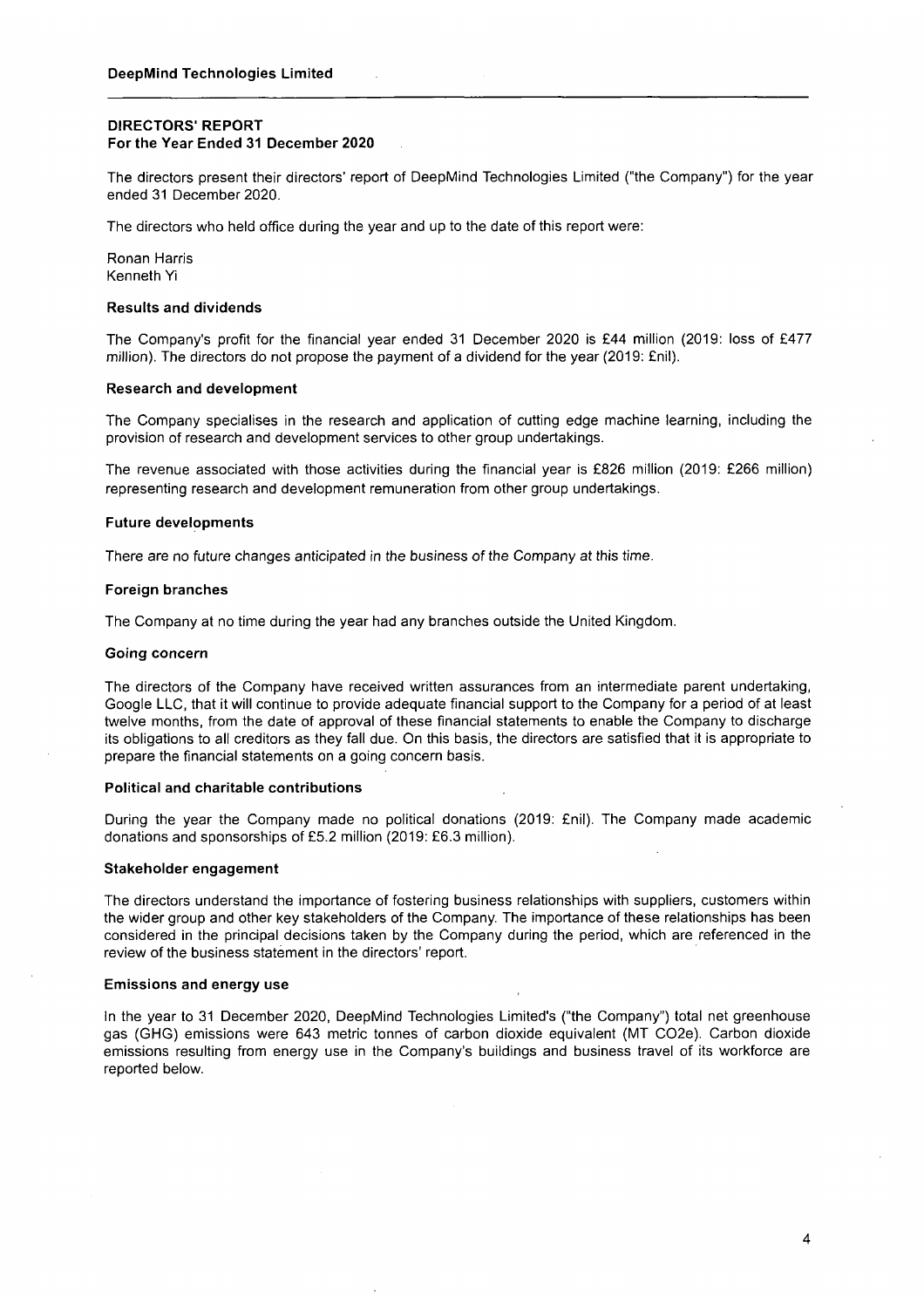## DIRECTORS' REPORT - continued For the Year Ended 31 December 2020

| GHG emissions (in MT CO2e)                               | <b>Year Ended 31</b><br>December 2020 |
|----------------------------------------------------------|---------------------------------------|
| Scope 1 CO2e emissions <sup>1</sup>                      |                                       |
| Scope 2 market-based CO2e emissions <sup>2</sup>         | 115                                   |
| Scope 3 CO2e emissions <sup>3</sup>                      | 528                                   |
| <b>Total CO2e emissions</b>                              | 643                                   |
|                                                          | <b>Year Ended 31</b><br>December 2020 |
| Intensity ratio                                          |                                       |
| Carbon intensity per unit of revenue                     | 0.14                                  |
| ([Scope 1 + Scope 2 market-based] / revenue (£'m))       |                                       |
| Revenue (£'m)                                            | 826                                   |
| <b>Location-based emissions</b>                          | 2,843                                 |
| Scope 2 location- based CO2e emissions <sup>2</sup>      |                                       |
| Total energy use (kWh used to calculate above emissions) | 12,459,862                            |

#### Methodology applied

The methodology used to estimate the GHG emissions resulting from the Company's operations is World Resources Institute (WRI) / World Business Council for Sustainable Development's (WBCSD) The Greenhouse Gas Protocol: A Corporate Accounting and Reporting Standard (GHG Protocol). The operational control approach has been used to define the reporting boundary.

The Company assumes it has operational control over its natural gas consumption where it is billed directly for the consumption. As a result, emissions are considered direct and reported within its Scope 1 emissions. For facilities within the Company's operational control where natural gas is not directly billed, the Company determines that its consumption is indirect. Natural gas consumption for these facilities is estimated and reported within its Scope 2 emissions.

<sup>1</sup>Scope 1 emissions comprises natural gas use generated by facilities.

 $2$  Scope 2 emissions comprises electricity consumed by the Company's offices. Where natural gas consumption from offices or electricity consumption from facilities was not available, the Company estimates consumption.

The emission factors used to calculate Scope 2 location-based emissions include the GHG Protocol Emission Factors from Cross Sector Tools and the International Energy Agency Emission Factors. The emission factors used to calculate Scope 2 market-based emissions include the Association for issuing Bodies European Residual Mixes and emission factors specific to energy attribute certificates applied.

<sup>3</sup>Scope 3: Business travel comprises GHG emissions generated by the Company's workforce from air travel and are calculated using the Department for Environment, Food and Rural Affairs UK Government GHG Conversion Factors.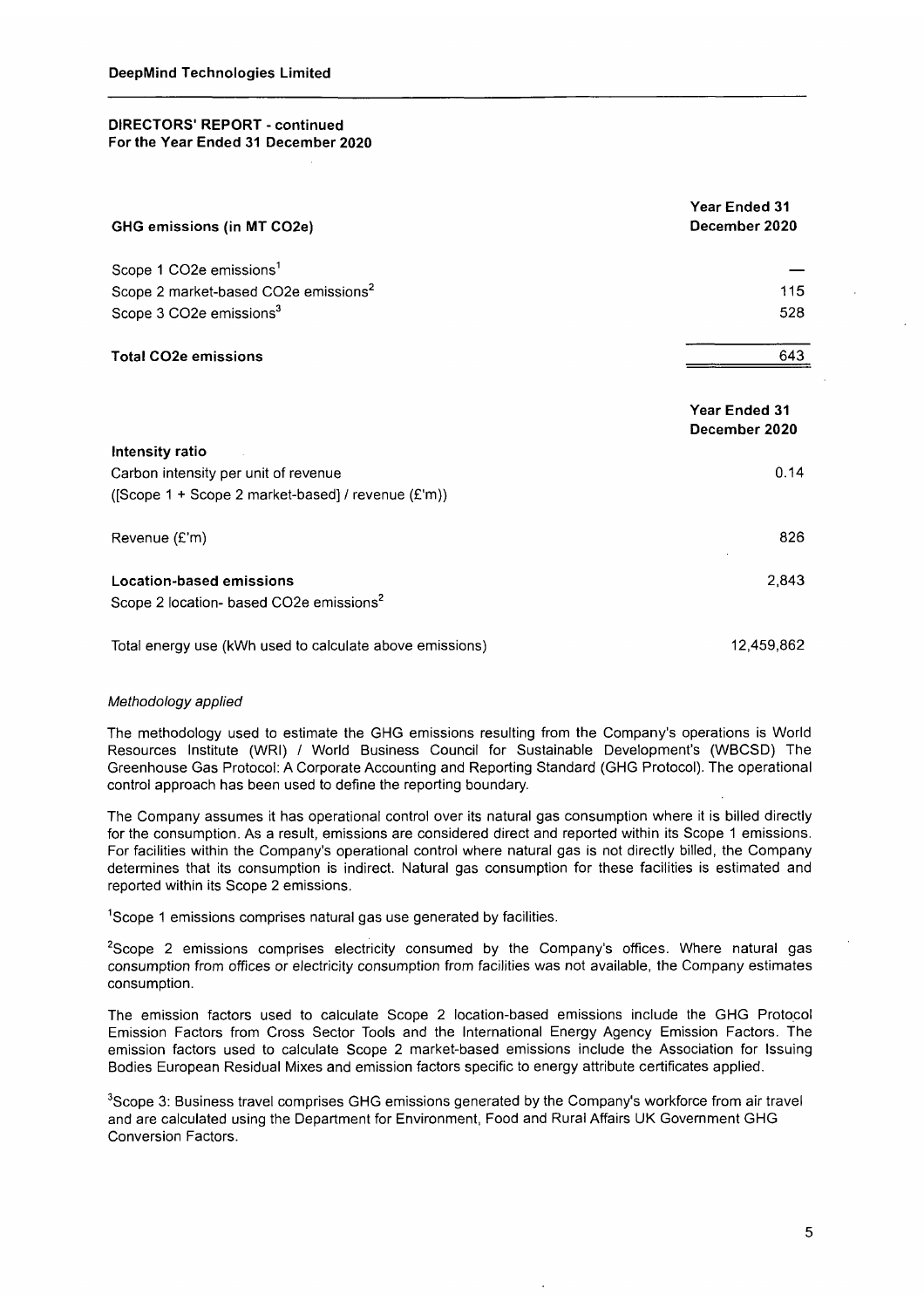## DIRECTORS' REPORT - continued For the Year Ended 31 December 2020

#### Energy efficiency

The Company undertook energy efficiency incentives throughout the year to reduce annual energy consumption. Key initiatives included the following - all buildings managed to ensure plant run time efficiency and energy savings initiative logs are maintained for each building to be more energy efficient. An Energy Savings Opportunity Scheme (ESOS) survey was also completed to review potential energy savings.

#### Events since year end date

No matter or circumstance has occurred subsequent to the end of the reporting period that has significantly affected the operations of the Company, the results of those operations or the state of affairs of the Company.

No dividends were proposed or declared after the reporting date but before the financial statements were authorised for issue.

#### Qualifying third party indemnity provisions

A qualifying third party indemnity provision as defined in section 236 of the Companies Act 2006 is in force for the benefit of each of the directors in respect of liabilities incurred as a result of their office, to the extent permitted by law. Jn respect of those liabilities for which directors may not be indemnified, a directors' and officers' liability insurance policy was maintained by the Alphabet Inc. group throughout the financial year and to the date of approval of the financial statements.

#### Statement of directors' responsibilities

The directors are responsible for preparing the Strategic Report, Directors' Report and the financial statements in accordance with applicable law and regulations.

Company law requires the directors to prepare financial statements for each financial period. Under that law the directors have prepared the financial statements in accordance with United Kingdom Generally Accepted Accounting Practice (United Kingdom Accounting Standards and applicable law), including Financial Reporting Standard 101 Reduced Disclosure Framework (FRS 101).

Under Company law the directors must not approve the financial statements unless they are satisfied that they give a true and fair view of the state of affairs of the Company and of the profit or loss of the Company for that financial period.

In preparing these financial statements, the directors are required to:

- Select suitable accounting policies and then apply them consistently;
- \* Make judgements and estimates that are reasonable and prudent;
- State whether applicable accounting standards have been followed, subject to any material departures disclosed and explained in the financial statements; and
- \* Prepare the financial statements on the going concern basis unless it is inappropriate to presume that the Company will continue in business.

The directors are responsible for keeping adequate accounting records that are sufficient to show and explain the Company's transactions and disclose with reasonable accuracy at any time the financial position of the Company and enable them to ensure that the financial statements comply with the Companies Act 2006. They are also responsible for safeguarding the assets of the Company and hence for taking reasonable steps for the prevention and detection of fraud and other irregularities.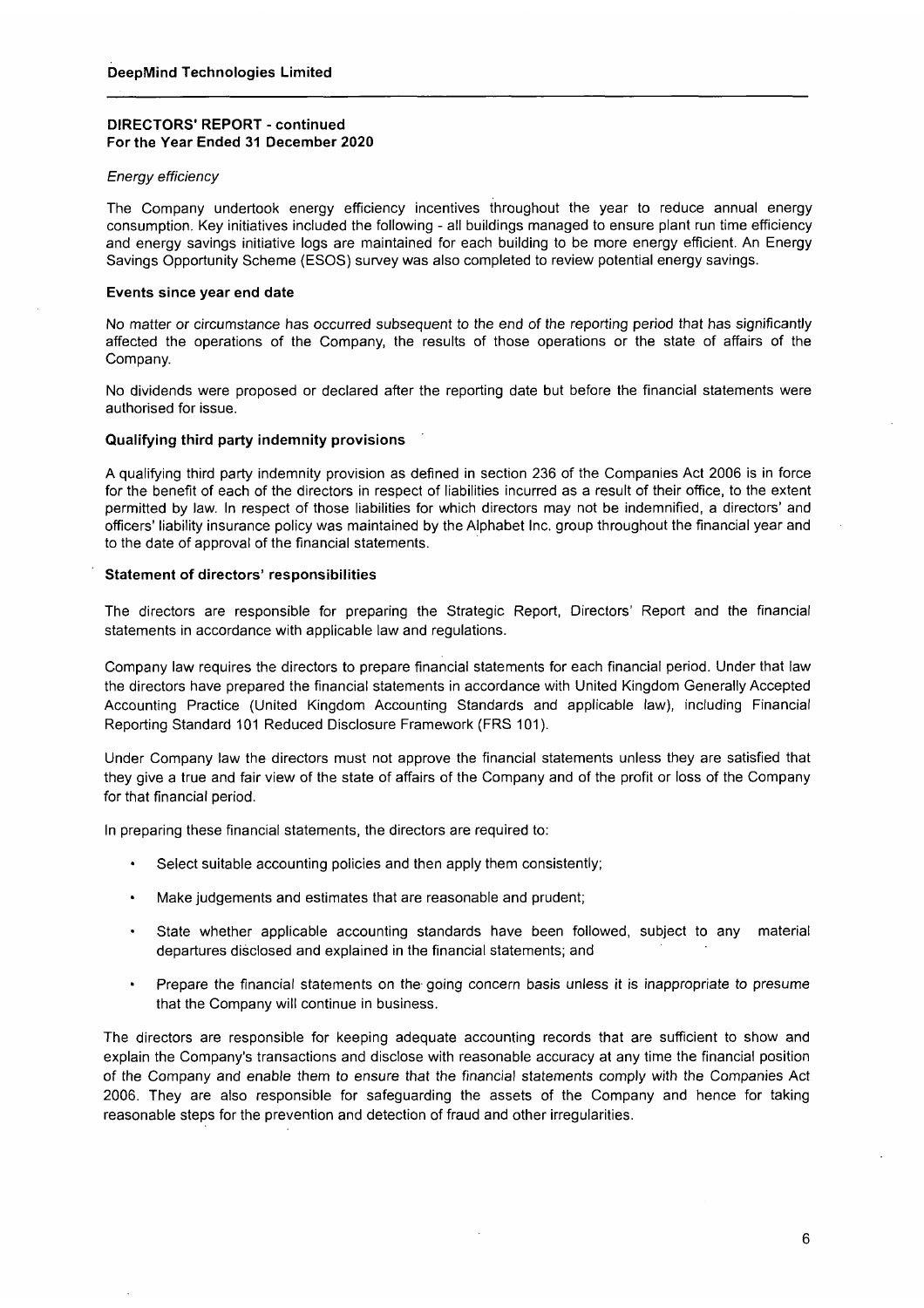# DIRECTORS' REPORT - continued For the Year Ended 31 December 2020

#### Disclosure of information to auditors

The directors confirm that, so far as each person who was a director at the date of approving this report is aware, there is no relevant audit information, being information needed by the auditor in connection with preparing this report, of which the auditor is unaware. Having made enquiries of fellow directors and the Company's auditor, the directors have taken all the steps that they are obliged to take as a director in order to make themselves aware of any relevant audit information and to establish that the auditor is aware of that information. DeepMind Technologies Limited<br>
DIRECTORS' REPORT - continue<br>
For the Year Ended 31 December<br>
Disclosure of information to audi<br>
The directors confirm that, so far a<br>
aware, there is no relevant audit<br>
preparing this report

#### Reappointment of auditor

In accordance with section 485 of the Companies Act 2006, a resolution is to be proposed at the Annual General Meeting for appointment of Ernst and Young as auditor of the Company.

 $\overline{7}$ 

# By order of the board

Ronan Kans Ronan Harris Director Date: 23 September 2021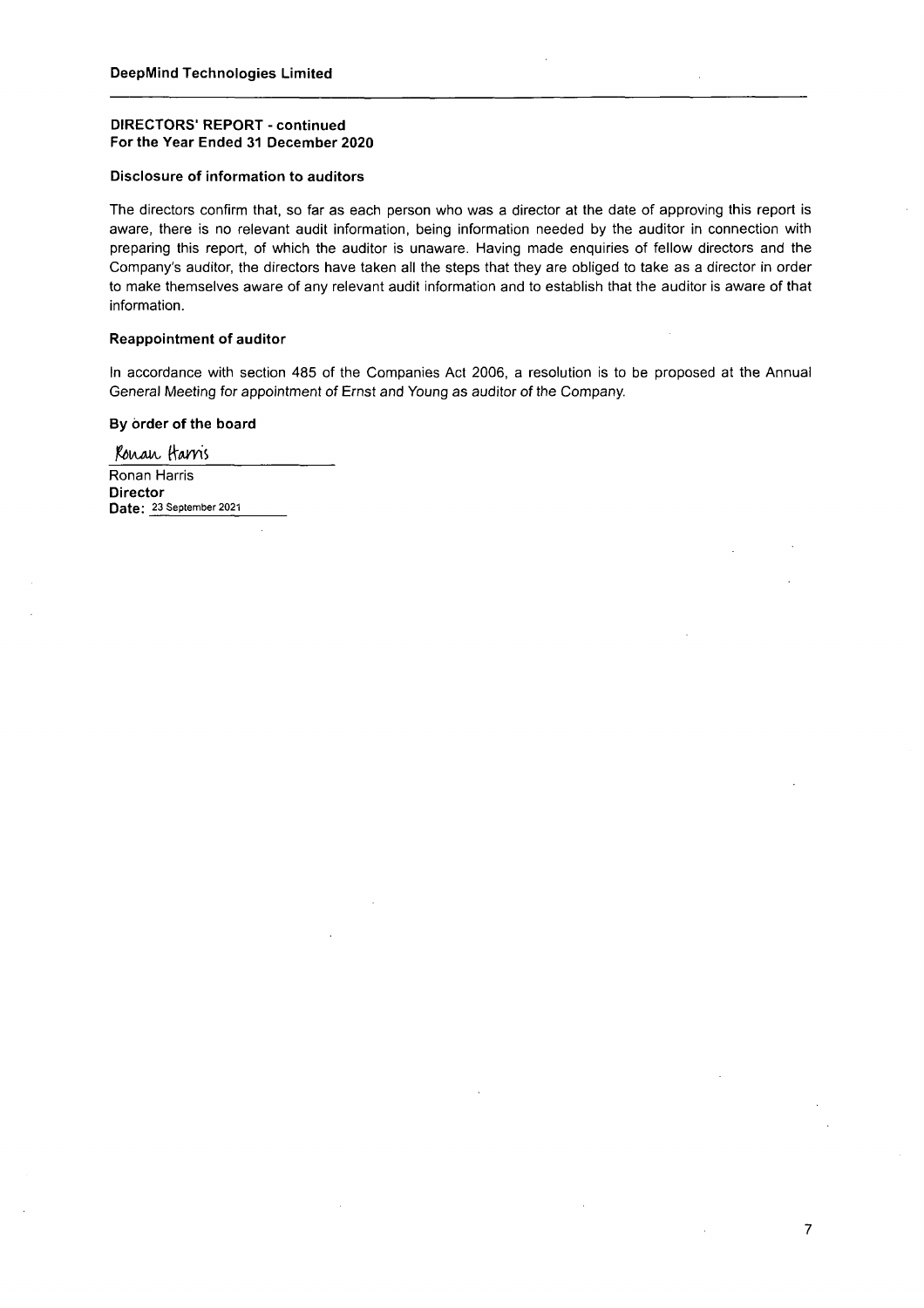

# INDEPENDENT AUDITOR'S REPORT TO THE MEMBERS OF DEEPMIND. TECHNOLOGIES LIMITED

#### Opinion

We have audited the financial statements of Deepmind Technologies Limited ('the Company') for the year ended 31 December 2020 which comprise the Statement of Profit and Loss and Other Comprehensive Income, the Statement of Financial Position, the Statement of Changes in Equity and the related notes 1 to 21, including a summary of significant accounting policies. The financial reporting framework that has been applied in their preparation is applicable law and United Kingdom Accounting Standards including FRS 101 "Reduced Disclosure Framework (United Kingdom Generally Accepted Accounting Practice).

In our opinion, the financial statements:

- give a true and fair view of the company's affairs as at 31 December 2020 and of its profit for the year then ended;
- have been properly prepared in accordance with United Kingdom Generally Accepted Accounting Practice; and
- have been prepared in accordance with the requirements of the Companies Act 2006.

#### Basis for opinion

We conducted our audit in accordance with International Standards on Auditing (UK) (ISAs (UK)) and applicable law. Our responsibilities under those standards are further described in the Auditor's responsibilities for the audit of the financial statements section of our report. We are independent of the company in accordance with the ethical requirements that are relevant to our audit of the financial statements in the UK, including the FRC's Ethical Standard, and we have fulfilled our other ethical responsibilities in accordance with these requirements.

We believe that the audit evidence we have obtained is sufficient and appropriate to provide a basis for our opinion.

#### Conclusions relating to going concern

In auditing the financial statements, we have concluded that the directors' use of the going concern basis of accounting in the preparation of the financial statements is appropriate.

Based on the work we have performed, we have not identified any material uncertainties relating to events or conditions that, individually or collectively, may cast significant doubt on the company's ability to continue as a going concern for a period of at least twelve months from the date when the financial statements are authorised for issue.

Our responsibilities and the responsibilities of the directors with respect to going concern are described in the relevant sections of this report. However, because not all future events or conditions can be predicted, this statement is not a guarantee as to the company's ability to continue as a going concern.

#### Other information

The other information comprises the information included in the annual report, other than the financial statements and our auditor's report thereon. The directors are responsible for the other information contained within the annual report.

Our opinion on the financial statements does not cover the other information and, except to the extent otherwise explicitly stated in this report, we do not express any form of assurance conclusion thereon.

8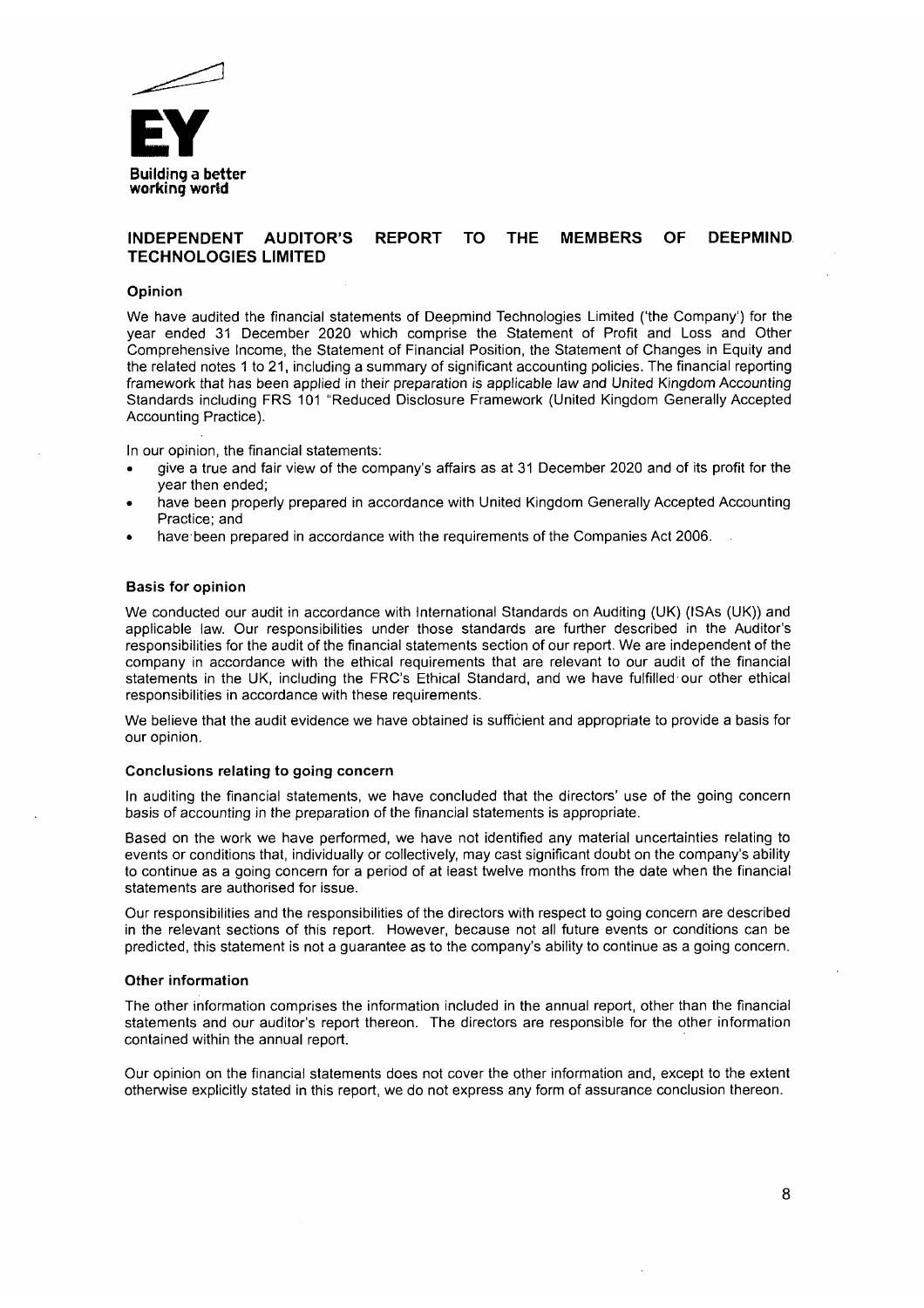

# INDEPENDENT AUDITOR'S REPORT TO THE MEMBERS OF DEEPMIND TECHNOLOGIES LIMITED (CONTINUED)

Our responsibility is to read the other information and, in doing so, consider whether the other information is materially inconsistent with the financial statements or our knowledge obtained in the course of the audit or otherwise appears to be materially misstated. If we identify such material inconsistencies or apparent material misstatements, we are required to determine whether there is a material misstatement in the financial statements themselves. If, based on the work we have performed, we conclude that there is a material misstatement of the other information, we are required to report that fact. We have nothing to report in this regard.

#### Opinions on other matters prescribed by the Companies Act 2006

In our opinion, based on the work undertaken in the course of the audit:

- e the information given in the Strategic Report and the Directors' Report for the financial year for which the financial statements are prepared is consistent with the financial statements; and
- e the Strategic Report and the Directors' Report have been prepared in accordance with applicable legal requirements.

#### Matters on which we are required to report by exception

In the light of the knowledge and understanding of the company and its environment obtained in the course of the audit, we have not identified material misstatements in the Strategic Report or Directors' Report.

We have nothing to report in respect of the following matters in relation to which the Companies Act 2006 requires us to report to you if, in our opinion:

- adequate accounting records have not been kept or returns adequate for our audit have not been received from branches not visited by us; or
- e the financial statements are not in agreement with the accounting records and returns; or
- e certain disclosures of directors' remuneration specified by law are not made; or
- we have not received all the information and explanations we require for our audit.

#### Responsibilities of directors

As explained more fully in the directors' responsibilities statement set out on page 6, the directors are responsible for the preparation of the financial statements and for being satisfied that they give a true and fair view, and for such internal control as the directors determine is necessary to enable the preparation of financial statements that are free from material misstatement, whether due to fraud or error.

In preparing the financial statements, the directors are responsible for assessing the company's ability to continue as a going concern, disclosing, as applicable, matters related to going concern and using the going concern basis of accounting unless the directors either intend to liquidate the company or to cease operations, or have.no realistic alternative but to do so.

#### Auditor's responsibilities for the audit of the financial statements

Our objectives are to obtain reasonable assurance about whether the financial statements as a whole are free from material misstatement, whether due to fraud or error, and to issue an auditor's report that includes our opinion. Reasonable assurance is a high level of assurance, but is not a guarantee that an audit conducted in accordance with ISAs (UK) will always detect a material misstatement when it exists. Misstatements can arise from fraud or error and are considered material if, individually or in the aggregate, they could reasonably be expected to influence the economic decisions of users taken on the basis of these financial statements.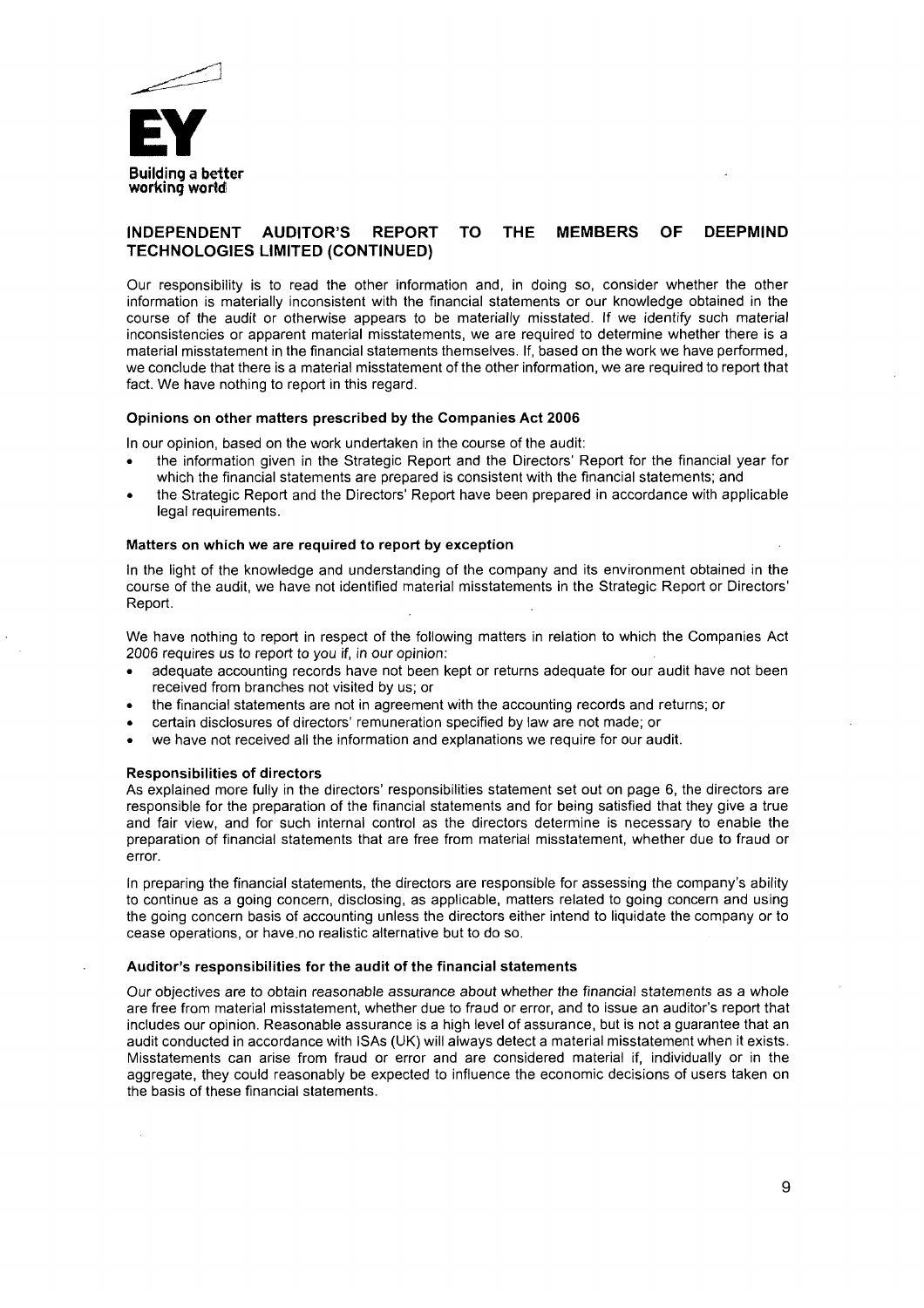

# INDEPENDENT AUDITOR'S REPORT TO THE MEMBERS OF DEEPMIND TECHNOLOGIES LIMITED (CONTINUED)

#### Explanation as to what extent the audit was considered capable of detecting irregularities, including fraud

Irregularities, including fraud, are instances of non-compliance with laws and regulations. We design procedures in line with our responsibilities, outlined above, to detect irregularities, including fraud. The risk of not detecting a material misstatement due to fraud is higher than the risk of not detecting one resulting from error, as fraud may involve deliberate concealment by, for example, forgery or intentional misrepresentations, or through collusion. The extent to which our procedures are capable of detecting irregularities, including fraud is detailed below. However, the primary responsibility for the prevention and detection of fraud rests with both those charged with governance of the entity and management.

Our approach was as follows:

- We obtained an understanding of the legal and regulatory frameworks that are applicable to the company and determined that the most significant are those that relate to the reporting framework (United Kingdom Generally Accepted Accounting Practice and the Companies Act 2006) and the relevant direct and indirect tax compliance regulation in the United Kingdom. In addition, the Company has to comply with laws and regulations relating to its domestic operations, including health and safety, employees, data protection and anti-bribery and corruption.
- We understood how the Company is complying with those frameworks by making enquiries of management to understand how the Company maintains and communicates its policies and procedures in these areas and corroborated this by reviewing supporting documentation. We also reviewed correspondence with relevant authorities, where applicable.
- We assessed the susceptibility of the company's financial statements to material misstatement, including how fraud might occur by considering the risk of management override of controls relating to recharging payroll and administrative related costs from other group companies. We reviewed company's transfer pricing policy and tested recharge workings. Additionally, we incorporated data analytics into our testing of manual journal entries, including segregation of duties and we tested specific transactions back to source documentation.
- Based on this understanding we designed our audit procedures to identify noncompliance with such laws and regulations. Our procedures involved inquiries of management and those charged with governance, review of board minutes and review of management's policies and procedures that have been established to prevent non-compliance with such laws and regulations.

A further description of our responsibilities for the audit of the financial statements is located on the Financial Reporting Council's website at https://www.frc.org.uk/auditorsresponsibilities. This description forms part of our auditor's report.

#### Use of our report

This report is made solely to the company's members, as a body, in accordance with Chapter 3 of Part 16 of the Companies Act 2006. Our audit work has been undertaken so that we might state to the company's members those matters we are required to state to them in. an auditor's report and for no other purpose. To the fullest extent permitted by law, we do not accept or assume responsibility to anyone other than the company and the company's members as a body, for our audit work, for this report, or for the opinions we have formed.

Lense & Young

Brian Lenihan (Senior statutory auditor} for and on behalf of Ernst & Young, Statutory Auditor Dublin, Ireland 27 September 2021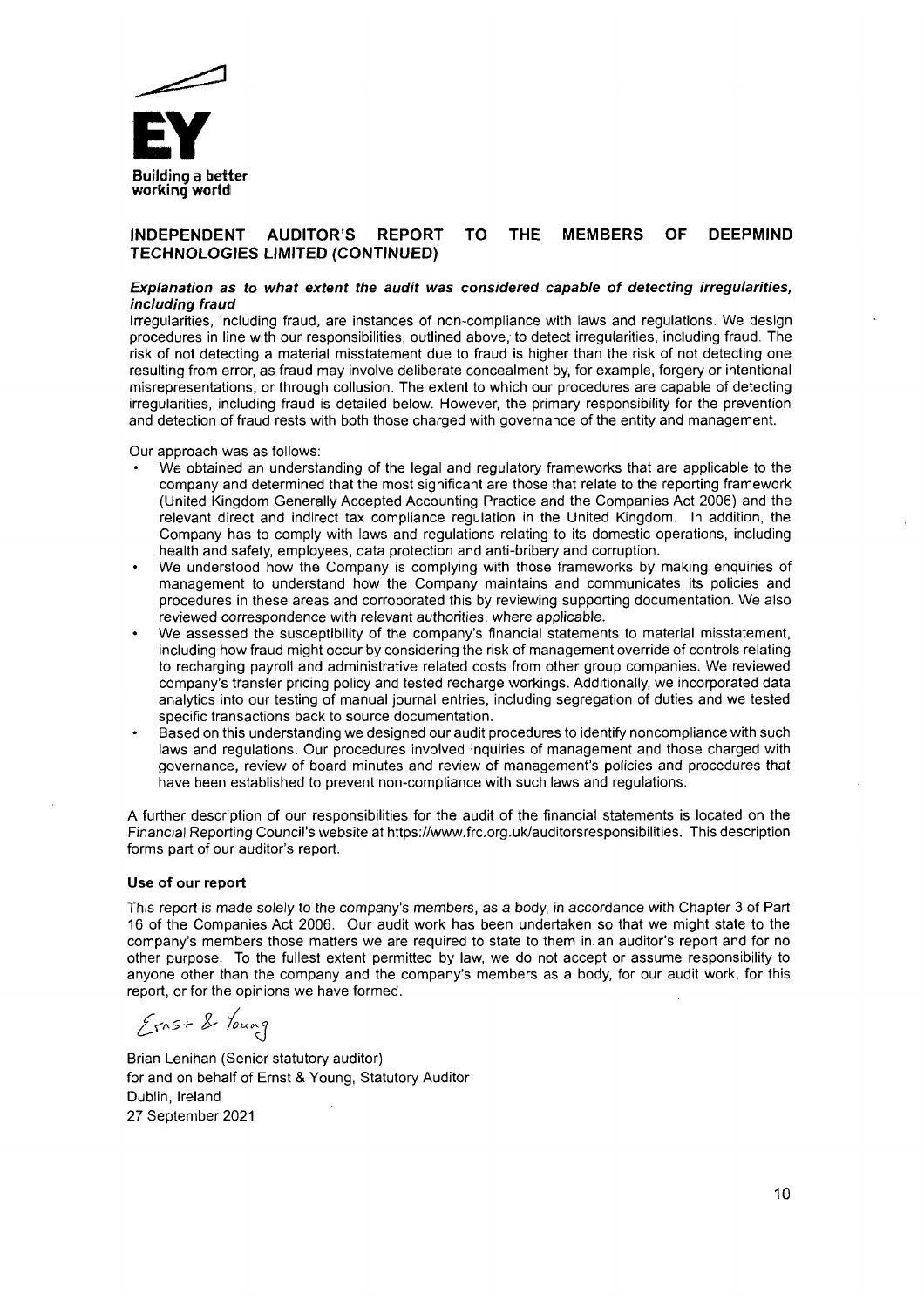$\hat{\boldsymbol{\epsilon}}$ 

# STATEMENT OF PROFIT AND LOSS AND OTHER COMPREHENSIVE INCOME For the Year Ended 31 December 2020

| <b>DeepMind Technologies Limited</b>                                                               |              |               |               |
|----------------------------------------------------------------------------------------------------|--------------|---------------|---------------|
| STATEMENT OF PROFIT AND LOSS AND OTHER COMPREHENSIVE INCOME<br>For the Year Ended 31 December 2020 |              |               |               |
|                                                                                                    | <b>Notes</b> | 2020<br>£'000 | 2019<br>£'000 |
| Turnover                                                                                           | 5            | 826,173       | 265,542       |
| Administration expenses                                                                            |              | (779, 931)    | (717, 283)    |
| Other operating income and expenses                                                                |              |               |               |
| <b>Operating profit/(loss)</b>                                                                     | 6            | 46,242        | (451, 741)    |
| Interest receivable and similar income                                                             | 7            | 282           | 819           |
| Interest payable and similar expenses                                                              | 8            |               | (10, 148)     |
| Other income and expenses                                                                          |              | (108)         | 175           |
| Profit/(Loss) on ordinary activities before taxation                                               |              | 46,416        | (460, 895)    |
| Tax on profit/(loss) on ordinary activities                                                        | 9            | (2,526)       | (15, 677)     |
| Profit/(Loss) for the financial year                                                               |              | 43,890        | (476, 572)    |
| Other comprehensive income for the year:                                                           |              |               |               |
| Total comprehensive income/(loss) for the year                                                     |              | 43,890        | (476, 572)    |

 $\ddot{\phantom{a}}$ 

 $\bar{u}$ 

Turnover and operating profit/(ioss) arose solely from continuing operations.

 $\sim 10$ 

 $\bar{z}$ 

The notes on pages 14 to 26 form an integral part of these financial statements.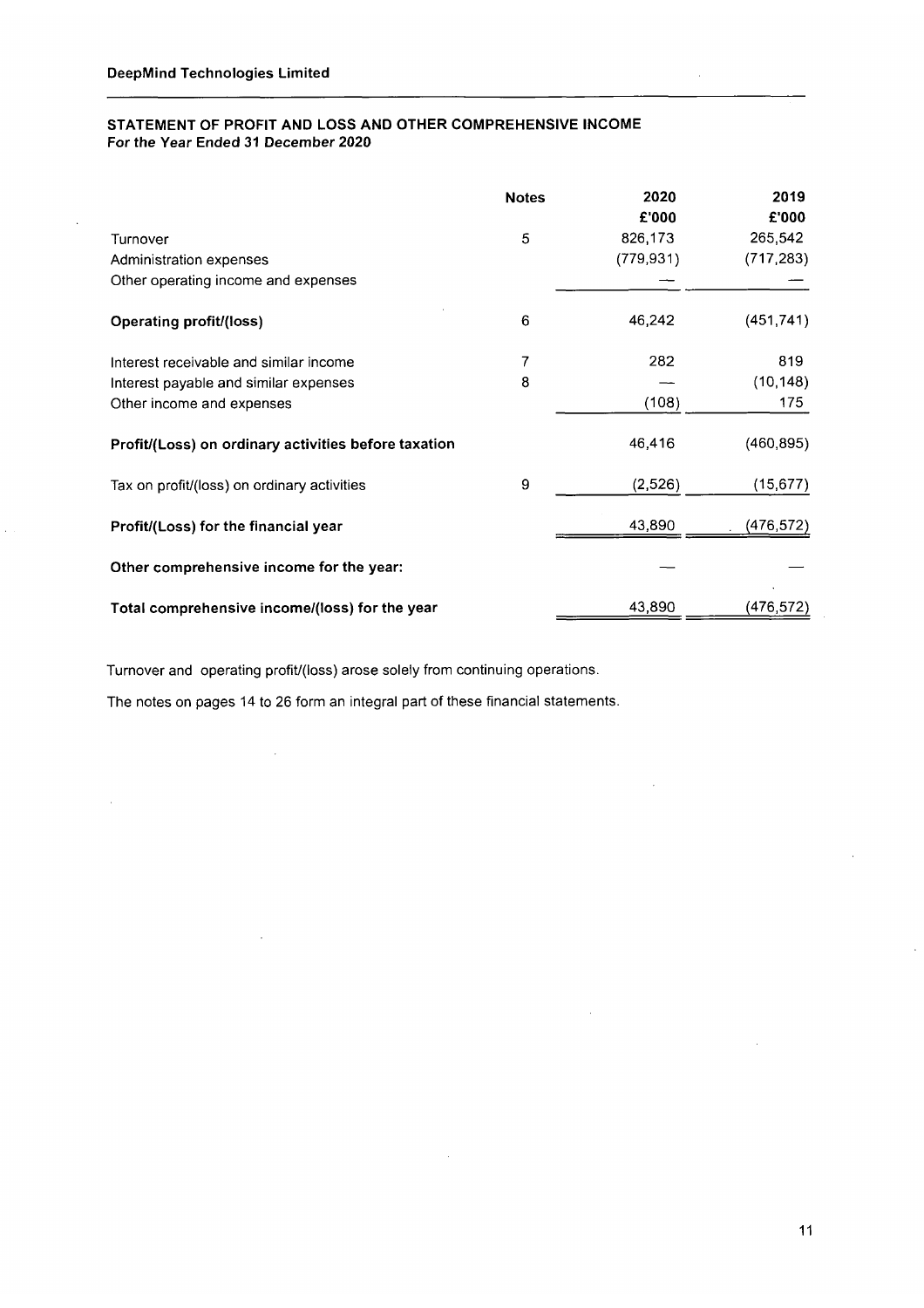# STATEMENT OF FINANCIAL POSITION As at 31 December 2020

# Registered Number: 7386350

| <b>DeepMind Technologies Limited</b>                                                                                             |              |               |               |
|----------------------------------------------------------------------------------------------------------------------------------|--------------|---------------|---------------|
| STATEMENT OF FINANCIAL POSITION<br>As at 31 December 2020                                                                        |              |               |               |
| Registered Number: 7386350                                                                                                       |              |               |               |
|                                                                                                                                  | <b>Notes</b> | 2020<br>£'000 | 2019<br>£'000 |
| <b>Fixed assets</b>                                                                                                              |              |               |               |
| Intangible assets                                                                                                                | 10           | 1,157         | 1,157         |
| Tangible assets                                                                                                                  | 11           | 632           | 609           |
| <b>Total fixed assets</b>                                                                                                        |              | 1,789         | 1,766         |
| <b>Current assets</b>                                                                                                            |              |               |               |
| Debtors: amounts falling due within one year                                                                                     | 12           | 278,423       | 324,556       |
| Debtors: amounts falling due after more than one year                                                                            | 13           | 66,110        | 64,052        |
| <b>Total current assets</b>                                                                                                      |              | 344,533       | 388,608       |
| Creditors: amounts falling due within one year                                                                                   | 14           | (65, 370)     | (152, 551)    |
| <b>Net current assets</b>                                                                                                        |              | 279,163       | 236,057       |
| <b>Total assets less current liabilities</b>                                                                                     |              | 280,952       | 237,823       |
| Creditors: amounts falling due after more than one year                                                                          | 15           |               | (761)         |
| <b>Net assets</b>                                                                                                                |              | 280,952       | 237,062       |
| <b>Capital and reserves</b>                                                                                                      |              |               |               |
| Called up share capital presented as equity                                                                                      | 17           |               |               |
| Capital contribution                                                                                                             | 17           | 1,114,848     | 1,114,848     |
| Profit and loss account                                                                                                          |              | (833, 896)    | (877,786)     |
| Total shareholder's funds                                                                                                        |              | 280,952       | 237,062       |
| The financial statements were approved and authorised for issue by the board of directors. They were<br>signed on its behalf by: |              |               |               |
| Ronan Harris                                                                                                                     |              |               |               |

÷,

 $\ddot{\phantom{1}}$ 

Ronan Harris Director<br>Date: 23 September 2021

The notes on pages 14 to 26 form an integral part of these financial statements.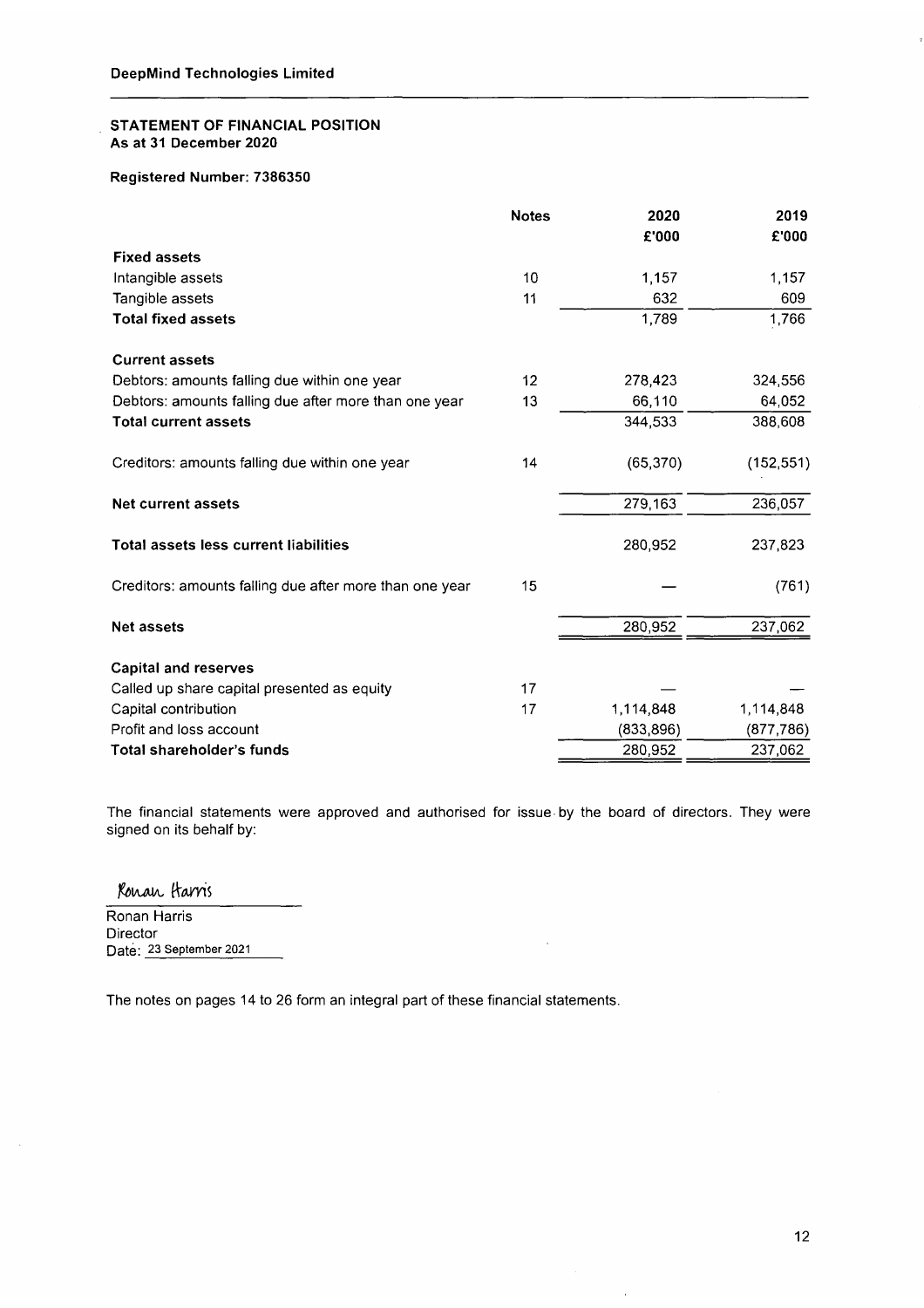# DeepMind Technologies Limited

#### STATEMENT OF CHANGES IN EQUITY For the Year Ended 31 December 2020

| DeepMind Technologies Limited                                         |              |                                                      |                         |                         |                                   |                      |
|-----------------------------------------------------------------------|--------------|------------------------------------------------------|-------------------------|-------------------------|-----------------------------------|----------------------|
| STATEMENT OF CHANGES IN EQUITY<br>For the Year Ended 31 December 2020 |              |                                                      |                         |                         |                                   |                      |
|                                                                       | <b>Notes</b> | Called up share<br>capital<br>presented as<br>equity | <b>Share</b><br>premium | Capital<br>Contribution | <b>Profit and loss</b><br>account | <b>Total equity</b>  |
|                                                                       |              | £'000                                                | £'000                   | £'000                   | £'000                             | £'000                |
| At 1 January 2019                                                     |              | 2                                                    | 41,491                  |                         | (967, 707)                        | (926, 214)           |
| Loss for the financial year                                           |              |                                                      |                         |                         | (476, 572)                        | (476, 572)           |
| Proceeds from capital contribution<br>Proceeds from shares issued     |              | 525                                                  | 524,475                 | 1,114,848               |                                   | 1,114,848<br>525,000 |
| Share capital reduction                                               |              | (527)                                                | (565, 966)              |                         | 566,493                           |                      |
| Balance at 31 December 2019                                           |              | $\overline{\phantom{0}}$                             |                         | 1,114,848               | (877, 786)                        | 237,062              |
|                                                                       |              |                                                      |                         |                         |                                   |                      |
| At 1 January 2020<br>Profit for the financial year                    |              |                                                      |                         | 1,114,848               | (877, 786)<br>43,890              | 237,062<br>43,890    |
| Balance at 31 December 2020                                           |              |                                                      |                         | 1,114,848               | (833, 896)                        | 280,952              |
|                                                                       |              |                                                      |                         |                         |                                   |                      |

 $\label{eq:2} \frac{1}{\sqrt{2}}\int_{0}^{\infty}\frac{1}{\sqrt{2\pi}}\left(\frac{1}{\sqrt{2}}\right)^{2}d\mu_{\rm{eff}}\,.$ 

The notes on pages 14 to 26 form an integral part of these financial statements.

 $\label{eq:2.1} \frac{1}{\sqrt{2\pi}}\int_{\mathbb{R}^3}\frac{1}{\sqrt{2\pi}}\left(\frac{1}{\sqrt{2\pi}}\right)^2\frac{1}{\sqrt{2\pi}}\int_{\mathbb{R}^3}\frac{1}{\sqrt{2\pi}}\frac{1}{\sqrt{2\pi}}\frac{1}{\sqrt{2\pi}}\frac{1}{\sqrt{2\pi}}\frac{1}{\sqrt{2\pi}}\frac{1}{\sqrt{2\pi}}\frac{1}{\sqrt{2\pi}}\frac{1}{\sqrt{2\pi}}\frac{1}{\sqrt{2\pi}}\frac{1}{\sqrt{2\pi}}\frac{1}{\sqrt{2\pi}}\frac{$ 

 $\label{eq:2} \mathcal{L} = \mathcal{L} \left( \mathcal{L} \right) \mathcal{L} \left( \mathcal{L} \right)$ 

 $13$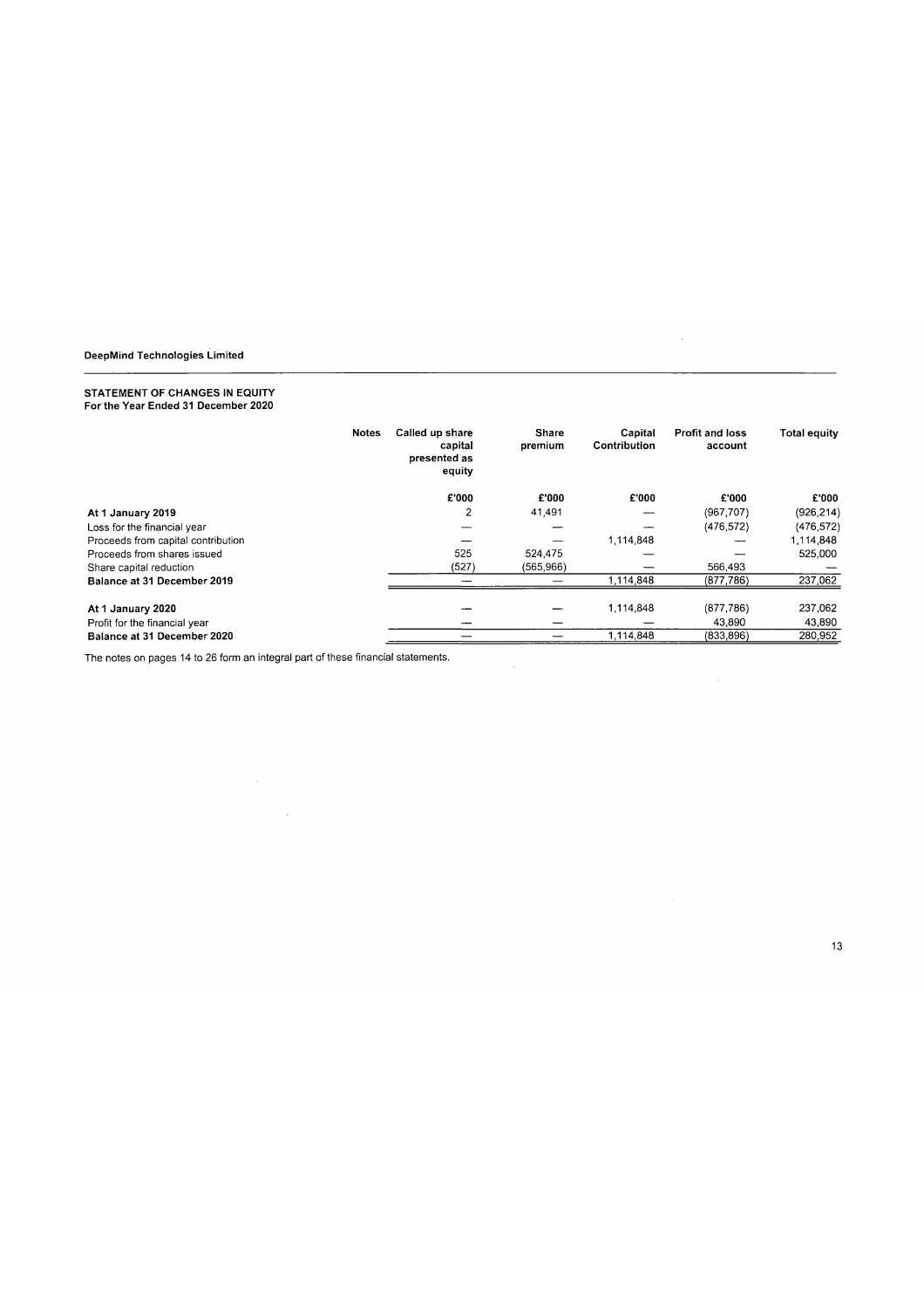# 1. General information

DeepMind Technologies Limited ("the Company") is a private company limited by shares domiciled and incorporated in the United Kingdom. The Company's registered number is 7386350 and registered office is 5 New Street Square, London, EC4A 3TW.

The financial statements of the Company for the financial year ended 31 December 2020 were authorised for issue in accordance with a resolution of the directors dated 23 September 2021 .

The Company's ultimate holding company is Alphabet Inc., a company incorporated in the United States of America, while its immediate holding company is Deepmind Holdings Limited, a company incorporated in the United Kingdom. Related companies in these financial statements refer to the group of companies under the Alphabet Inc. group.

The financial statements present the information about the Company as an individual entity and not about the group. The Company is exempt from preparing consolidated financial statements under the conditions laid down in Section 401 of the Companies Act 2006. The Company is included in the consolidated financial statements of Alphabet Inc., which are publicly available. Those accounts have been prepared in a manner equivalent to consolidated accounts drawn up in accordance with the provisions of the Seventh Directive (83/349EEC).

The Company specialises in the research and application of cutting edge machine learning, including the provision of research and development services to other group undertakings.

# 2. Statement of compliance

The financial statements have been prepared in accordance with Financial Reporting Standard 101, 'Reduced Disclosure Framework' ("FRS 101"), UK Generally Accepted Accounting Practice, and in accordance with the Companies Act 2006.

The Company has used a true and fair view override in respect of the non-amortisation of goodwill (see Note 3 and Note 10).

# 3. Accounting policies

#### (a) Basis of preparation of financial statements

The financial statements are prepared on a going concern basis under the historical cost convention.

The directors of the Company have received written assurances from its intermediate parent undertaking, Google LLC, that it will continue to provide adequate financial support to the Company for a period of at least twelve months from the date of approval of these financial statements to enable the Company to discharge its obligations to all creditors as they fall due. On this basis, the directors are satisfied that it is appropriate to prepare the financial statements on a going concern basis.

The financial statements were prepared in British Pound Sterling ("£") and all amounts have been rounded to the nearest thousand, unless otherwise indicated.

# (b) Financial reporting standard 101 - reduced disclosure exemptions

FRS 101 sets out a reduced disclosure framework for a 'qualifying entity' as defined in the standard which addresses the financial reporting requirements and disclosure exemptions in the individual financial statements of qualifying entities that otherwise apply the recognition, measurement and disclosure requirements of EU-adopted IFRS. The Company is a qualifying entity for the purposes of FRS 101.

In accordance with the exemptions available under the reduced disclosure Framework of FRS 101, the Company has availed of the following exemptions in accordance with paragraph 8 of FRS 101 in respect of:

The requirements of paragraph 38 of IAS 1 "Presentation of Financial Statements" to present comparative information in respect of: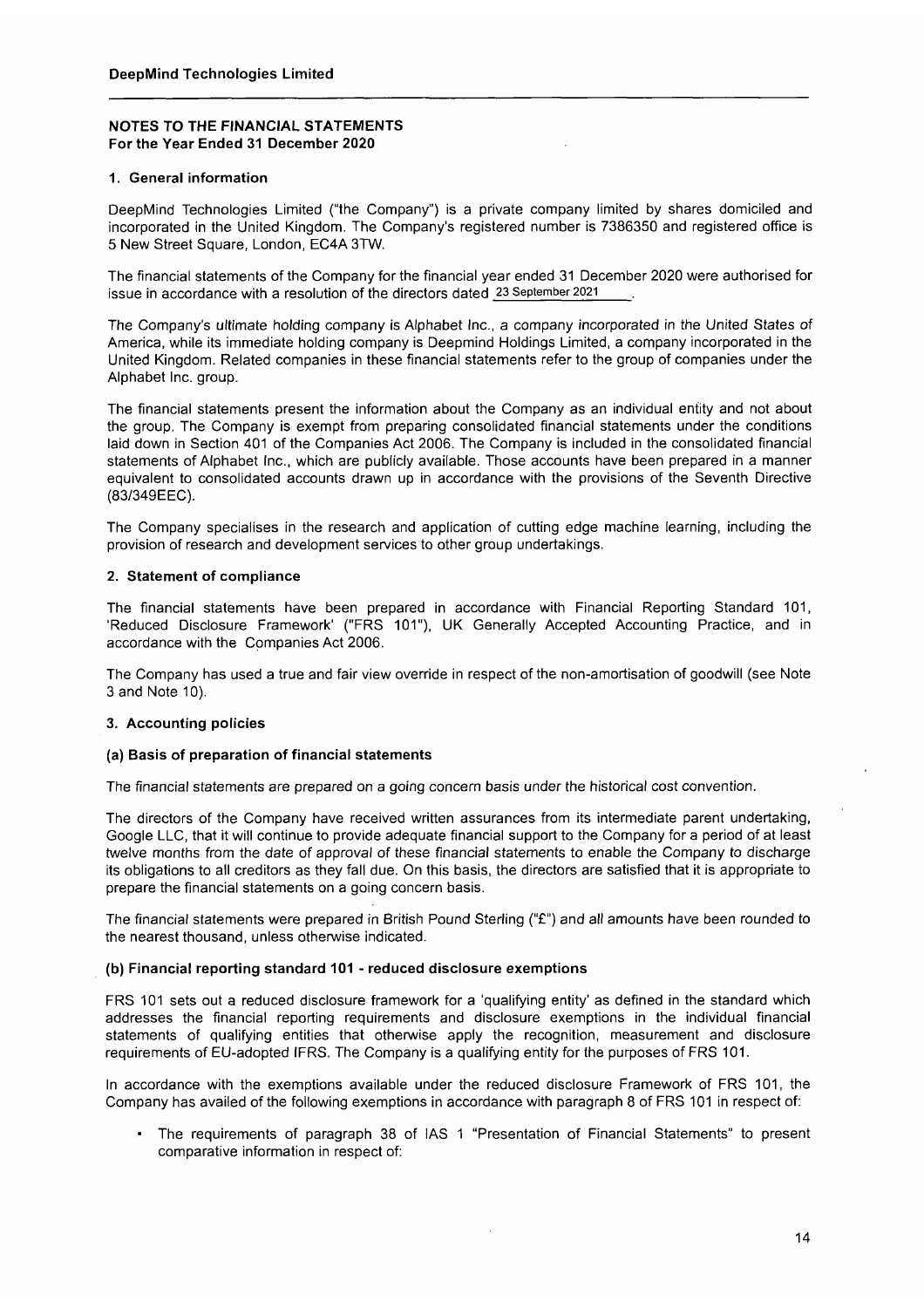- ° paragraph 79(a)(iv) of IAS 1 (a reconciliation of the number of shares outstanding at the beginning and at the end of the period),
- paragraph 73(e) of IAS 16 "Property, Plant and Equipment",
- ° Paragraph 118(e) of IAS 38 "Intangible Assets';
- \* The requirements of paragraphs 10(d), 16, 38A-D, 40A-D, 111 and 134 to 136 of IAS 1 "Presentation of Financial Statements';
- \* The requirements of IAS 7 "Statement of Cash Flows";
- \* The requirements of paragraphs 30 to 31 of IAS 8 "Accounting Policies, Changes in Accounting Estimates and Errors" (requirement to disclose information when an entity has not applied a new IFRS that has been issued but is not yet effective);
- The requirements of IAS 24 "Related Party Disclosures" to disclose related party transactions entered into between two or more group members and the requirements of paragraph 17 to disclose key management compensation;
- \* The requirements of IFRS 7 "Financial Instruments Disclosures";
- The requirements of the second sentence of paragraph 110 and paragraphs 113(a), 114, 115, 118, 119(a) to (c), 120 to 127 and 129 of IFRS 15, "Revenue from Contracts with Customers";
- + The requirements of paragraphs 134(d)-134(f) and 135(c)-135(e) of IAS 36 "Impairment of Assets";
- The requirements of paragraph 62, B64 (d), (e), (g), (h), (j) to (m), n(ii), o(ii), (p), q(ii), B66 and B67 of IFRS 3 "Business Combinations".

The remaining exemptions available under the FRS 101 Framework have not been availed of as they were not applicable to the Company at this time.

The preparation of financial statements in conformity with FRS 101 requires management to exercise judgement in the process of applying the Company's accounting policies and requires the use of accounting estimates and assumptions.

Critical accounting judgements and key sources of estimation uncertainty used that are significant to the financial statements are disclosed in Note 4.

#### New and amended standards and interpretations effective during 2020

None of the new or amended accounting standards or interpretations had a material impact to the financial statements of the entity.

# (c) Foreign currency

#### (i) Functional and presentation currency

The financial statements of the Company's operations are measured using the currency of the primary economic environment in which the Company operates (the "functional currency"). The financial statements are presented in British Pound Sterling ("£"), which is the Company's functional and presentation currency.

#### (ii) Transactions and balances

Transactions in currencies other than the Company's functional currency ("foreign currency") are recorded at average month end rates of exchange which approximates the actual rates on the date of the transaction. At each reporting date, monetary items denominated in foreign currencies are retranslated at the rates prevailing on the reporting date. Non-monetary items that are measured in terms of historical cost in a foreign currency are not retranslated.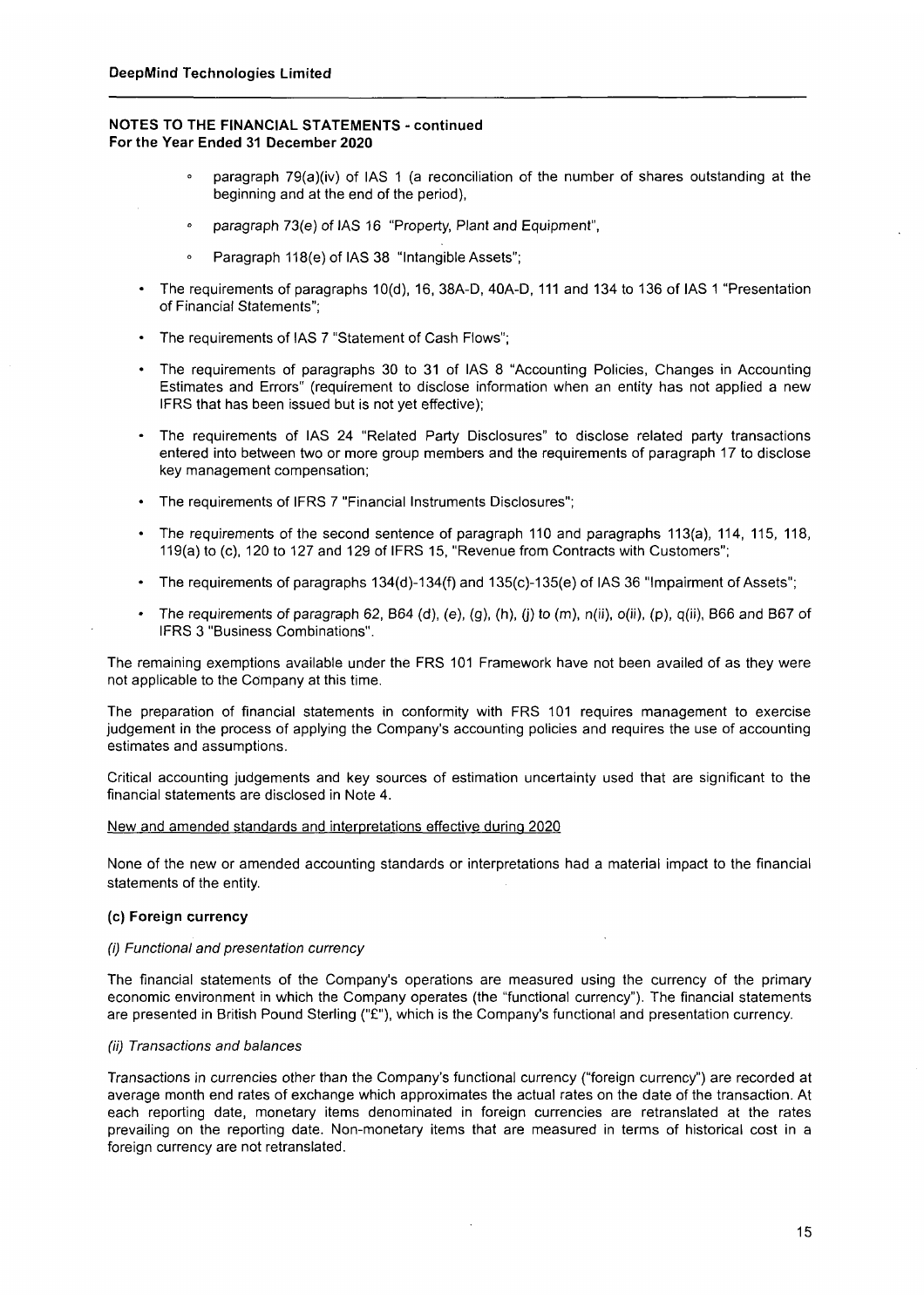Exchange differences arising on the settlement of monetary items and on translation of monetary items are included in profit or loss for the financial year.

#### (d) Turnover

The Company recognises revenue when control of the promised goods or services are transferred to the customer, in an amount that reflects the consideration the Company expects to be entitled to in exchange for those goods or services.

#### Research and Development Service Revenue

The Company generates revenue through a service agreement with another group undertaking for the provision of Research and Development services.

Revenue from this agreement is recognised when the obligation to the customer is satisfied, and control of the promised service is transferred. The Company recognises revenue over time, as the customer simultaneously receives and consumes the benefits as the service is provided. The Company applies an output method, based on underlying financial results as agreed between parties, which is considered to faithfully depict the transfer of control to the customer.

In order to calculate the service fee, a margin is charged based on the amount of expenses incurred by the Company in the performance of services. Where the transaction price contains variable consideration, the Company uses the most likely amount method in estimating revenue. These estimates are not constrained, as the Company assesses that it is highly probable that a significant reversal of revenue will not occur.

#### (e) Income tax

The tax expense for the year comprises current and deferred tax.

#### (i) Current tax

Current tax assets and liabilities are measured at the amount expected to be recovered from or paid to the taxation authority. The current income tax charge is calculated on the basis of the tax laws enacted or substantively enacted at the end of the reporting period.

Current taxes are recognised in profit or loss except to the extent that the tax relates to items recognised outside profit or loss, either in other comprehensive income or directly in equity. Current tax assets and tax liabilities are offset where the entity has a legally enforceable right to offset and intends.either to settle on a net basis, or to realise the asset and settle the liability simultaneously.

#### (ii) Deferred tax

Deferred tax is recognised in respect of all temporary differences between the tax bases of assets and liabilities and their carrying amounts in the financial statements, except where the deferred tax asset or liability arises from the initial recognition of an asset or liability which affects neither the accounting profit nor taxable profit or loss.

Deferred tax assets are recognised only to the extent that it is probable that there will be suitable future taxable profits available against which the temporary differences can be utilised.

The carrying amount of deferred tax assets are reviewed at each reporting date and adjusted to the extent that it is no longer probable that sufficient taxable profit will be available to allow all or part of the deferred tax asset to be utilised. Unrecognised deferred tax assets are reassessed at each reporting date and are recognised to the extent that it has become probable that future taxable profit will allow the deferred tax asset to be utilised.

Deferred tax is measured on a non-discounted basis at the tax rates that are expected to apply to the year when the asset is realised or the liability is settled, based on tax rates and laws enacted or substantively enacted at the reporting date.

Deferred tax items are recognised in correlation to the underlying transaction either in profit or loss, other comprehensive income or directly in equity.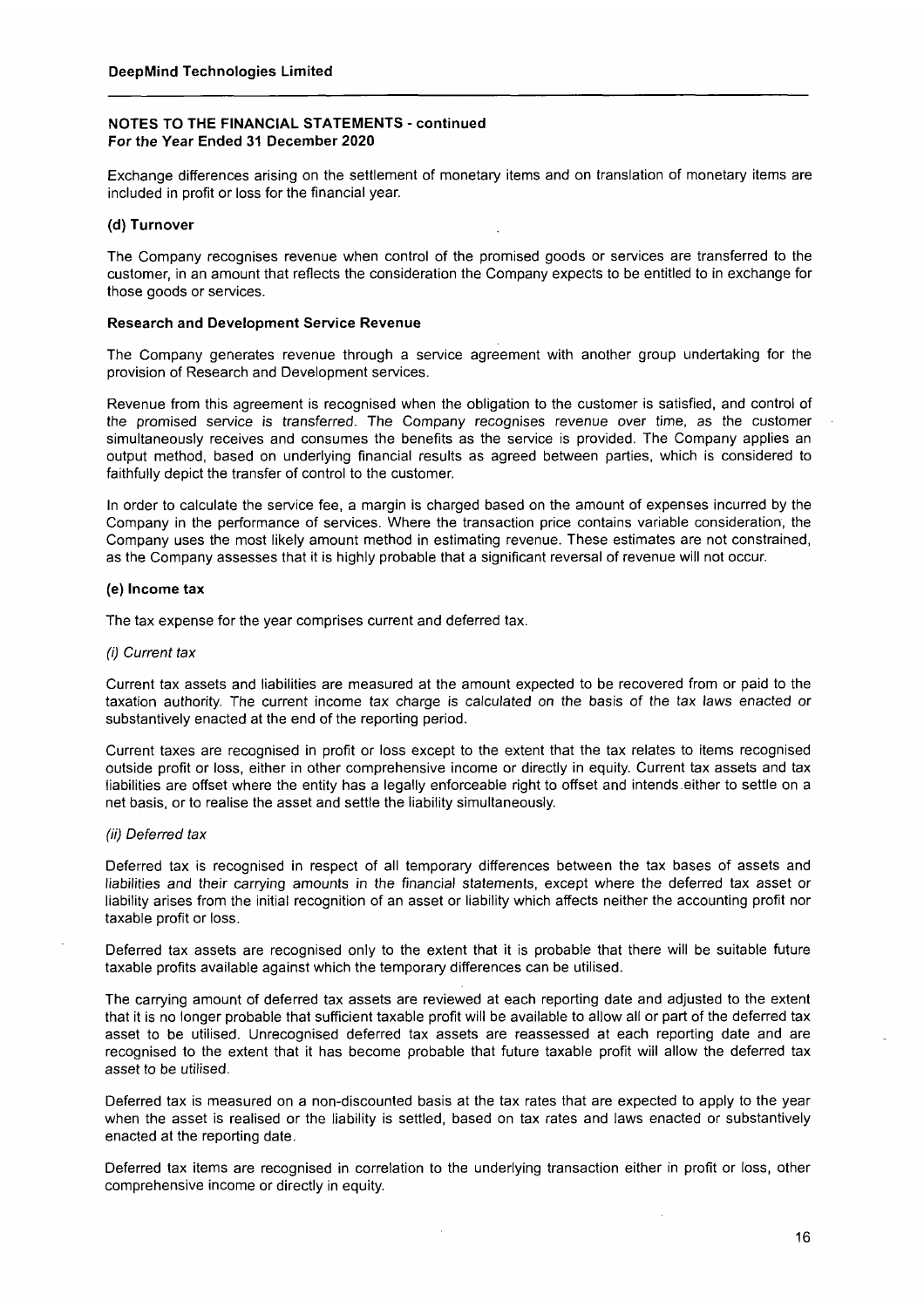Deferred income tax assets and deferred income tax liabilities are offset, if a legally enforceable right exists to set off current tax assets against current income tax liabilities and deferred income taxes relate to the same taxable entity and the same taxation authority.

# (f} Tangible assets

Property, plant and equipment is initially recorded at cost. Subsequent to initial recognition, property, plant and equipment is stated at cost less accumulated depreciation and impairment value, if any.

The cost of property, plant and equipment includes expenditure that is directly attributable to the acquisition of the items. Dismantlement, removal or restoration costs are included as part of the cost of property, plant and equipment if the obligation for dismantlement, removal or restoration is incurred as a consequence of acquiring or using the property, plant and equipment.

Subsequent expenditure is added to the carrying amount of the asset when it is probable that the future economic benefits, in excess of standard performance of the asset before the expenditure was made, will flow to the Company, and the cost can be reliably measured. Other subsequent expenditure is recognised as an expense during the financial year in which it is incurred.

Property, plant and equipment is derecognised upon disposal or when no future economic benefits are expected from their use. On disposal of an item of property, plant and equipment, the difference between the net disposal proceeds and its carrying amount is taken to profit or loss.

Depreciation is provided on the straight line method over their estimated useful lives as follows:

- Network and production equipment 30% 50% straight line (2019: 30%-50% straight line)
- Furniture and fixtures 15% straight line (2019: 15% straight line)

The carrying values of property, plant and equipment are reviewed for impairment when events or changes in circumstances indicate that the carrying value may not be recoverable.

The assets' useful lives and methods of depreciation are reviewed at each financial year end and adjusted prospectively, if appropriate.

# (g) Goodwill

Goodwill is initially measured at cost. After initial recognition, goodwill is measured at cost less any accumulated impairment losses.

The UK Companies Act 2006 requires goodwill to be reduced by provisions for depreciation on a systematic basis over its useful economic life. However, under IFRS 3 Business Combinations, goodwill is not amortised. Consequently, the Company does not amortise goodwill, but reviews it for impairment on an annual basis or whenever there are indicators of impairment. The Company is therefore invoking a 'true and fair view override' to overcome the prohibition on the non-amortisation of goodwill in the Companies Act. The Company is not able to reliably estimate the impact on the financial statements of the true and fair override on the basis that the useful life of goodwill cannot be predicted with a satisfactory level of reliability, nor can the pattern in which goodwill diminishes be known.

For the purpose of impairment testing, goodwill acquired in a business combination is allocated to each of the Company's cash generating units ("CGUs") that are expected to benefit from the combination. Each unit to which the goodwill is allocated represents the lowest level within the entity at which the goodwill is monitored for internal management purposes. Goodwill is tested for impairment annually and when circumstances indicate that the carrying value may be impaired. Impairment is assessed by comparing the carrying value of an asset with its recoverable amount. The recoverable amount is determined based on value in use calculations. The use of this method requires the estimation of future cash flows and the determination of a discount rate in order to calculate the present value of the cash flows.

17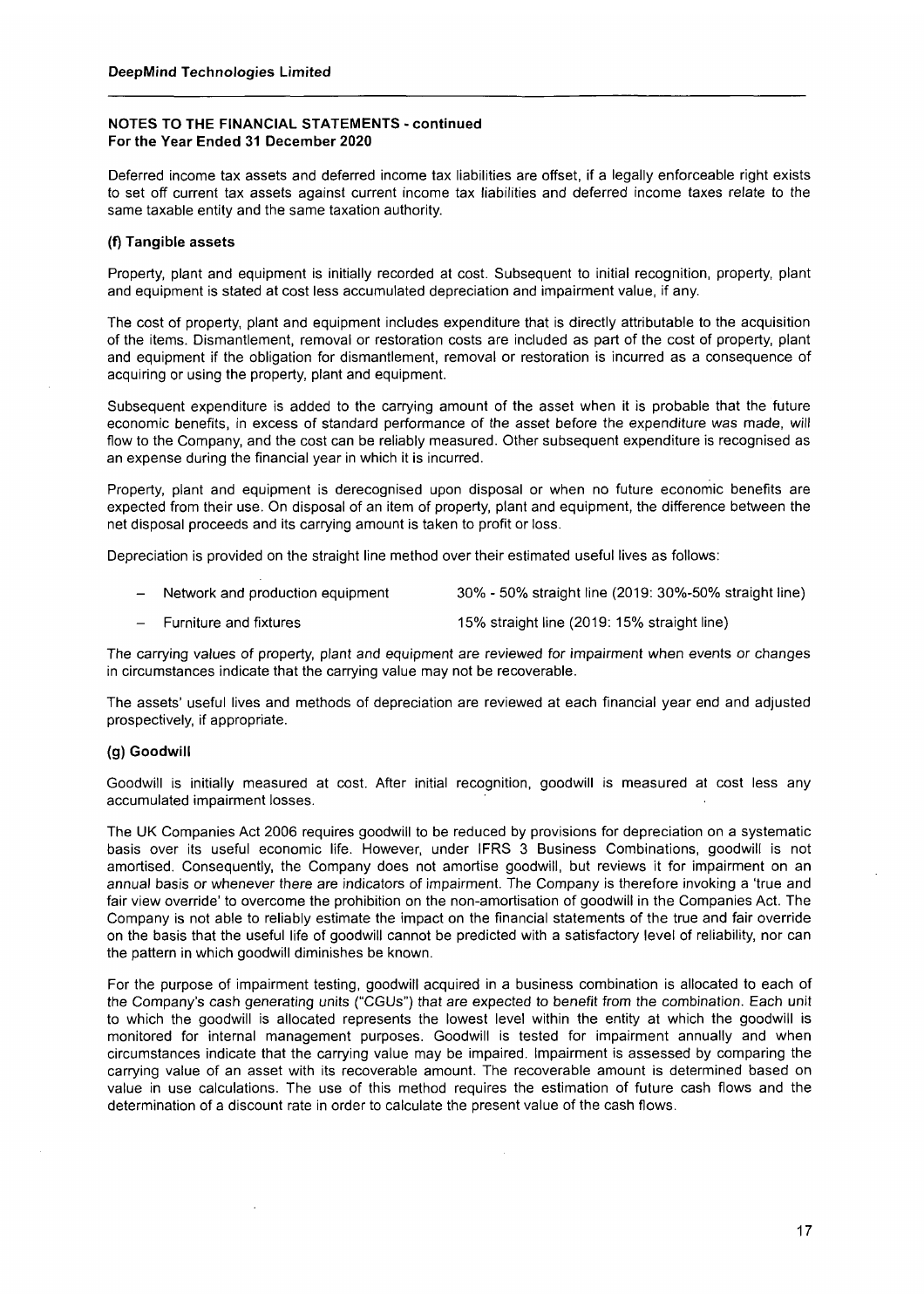#### (h) Research and development

Research and development costs are expensed in the period in which they are incurred. The Company currently incurs no development costs which would meet the criteria for capitalisation as development expenditure under IAS 38.

#### (i) Impairment of non-financial and financial assets measured at cost

The carrying amounts of the non-financial assets and financial assets measured at cost (tangible assets, intangible assets and financial fixed assets) are reviewed at each reporting date to determine whether there is any indication of impairment in value. If any such indication exists, the assets recoverable amount is estimated.

An impairment in vaiue is recognised whenever the carrying amount of an asset or its cash-generating unit exceeds its recoverable amount. A cash-generating unit is the smallest identifiable asset group that generates cash flows that largely are independent from other assets and groups. Impairment in value is recognised in profit or loss.

The recoverable amount of an asset or cash-generating unit is the higher of its fair value less costs to sell and its value in use. Recoverable amount is determined for an individual asset, unless the asset does not generate cash inflows that are largely independent of those from other assets or groups of assets.

The fair value less costs to sell is the amount obtainable from the sale of an asset or cash-generating unit in an arm's length transaction between knowledgeable, willing parties, less costs of disposal.

Value in use is the present value of estimated future cash flows expected to be derived from the continuing use of an asset and from its disposal at the end of its useful life, discounted at a pre-tax rate that reflects current market assessments of the time value of money and the risks specific to the asset or cashgenerating unit for which the future cash flow estimates have not been adjusted.

An assessment is made at each reporting date as to whether there is any indication that an impairment in value recognised in prior periods for an asset may no longer exist or may have decreased. If such indication exists, the recoverable amount is estimated.

An impairment in value recognised in prior periods is reversed if there has been a change in the estimates used to determine the recoverable amount since the last impairment in value was recognised. An impairment in value is reversed only to the extent that the asset's carrying amount does not exceed the carrying amount that would have been determined, net of any depreciation, if no impairment in value had been recognised.

Reversals of impairment in value are recognised in profit or loss. After.such a reversal, the depreciation is adjusted in future periods to allocate the asset's revised carrying amount, less any residual value, on a systematic basis over its remaining useful life.

#### (j) Financial assets

Financial assets are recognised in the statement of financial position when, and only when, the Company becomes a party to the contractual provisions of the financial instrument.

When financial assets are recognised initially, they are measured at fair value, plus, in the case of financial assets not at fair value through profit or loss (FVTPL), directly attributable transaction costs.

A financial asset is derecognised where the contractual right to receive cash flows from the asset has expired or have been transferred and the Company has transferred substantially all risks and rewards of ownership.

On derecognition of a financial asset in its entirety, the difference between the carrying amount and the sum of the consideration received and any cumulative gain or loss that has been recognised directly in equity is recognised in profit or loss.

All regular way purchases and sales of financial assets are recognised or derecognised on the trade date, i.e. the date that the Company commits to purchase or sell the asset. Regular way purchases or sales are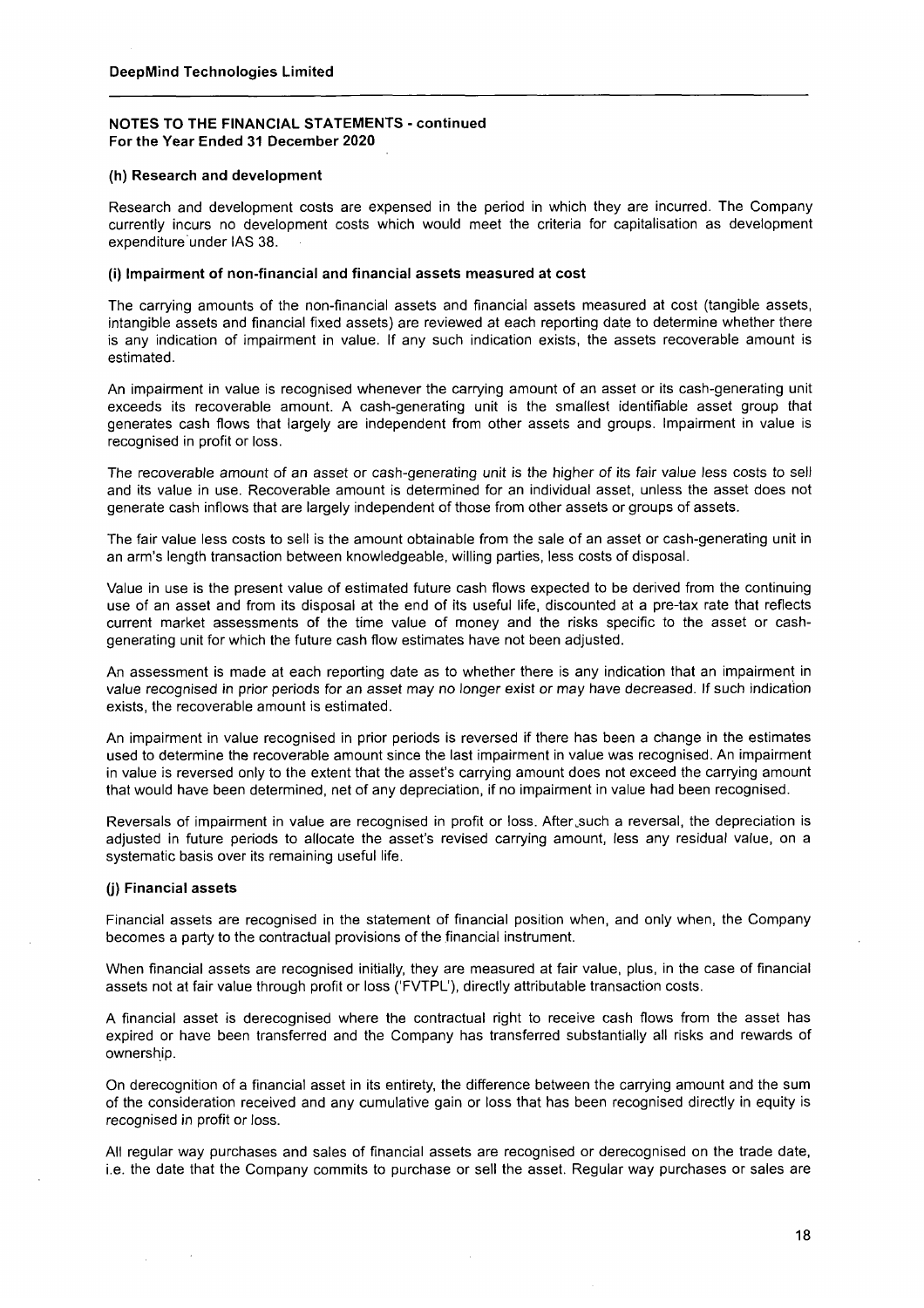purchases or sales of financial assets that require delivery of assets within the period generally established by regulation or convention in the marketplace concerned.

#### Classification and measurement

The Company classifies its financial assets in the following measurement categories:

- those to be measured subsequently at fair value (either through other comprehensive income ('FVTOCI), or (FVTPL)), and
- those to be measured at amortised cost.

A financial asset is measured at amortised cost if it has not been designated as FVTPL and meets both of the following conditions:

- it is held within a business model whose objective is to hold to collect contractual cash flow; and
- its contractual terms give rise on specified dates to cash flows that are solely payments of principal and interest on the principal amount outstanding.

#### Debt instruments

Subsequent measurement of debt instruments depends on the entity's business model for managing the asset and the cash flow characteristics of the asset. All the Company's debt instruments are measured at amortised cost as the assets that are held for collection of contractual cash flows where those cash flows represent solely payments of principal and interest are measured at amortised cost.

A gain or loss on a debt instrument that is subsequently measured at amortised cost and is not part of a hedging relationship is recognised in profit or loss when the asset is derecognised or impaired. Interest income from these financial assets is included in finance income using the effective interest rate method.

The Company's debt instruments consist of the following:

- . Amounts owed by group undertakings
- . Other debtors

The Company participates in an intergroup cash pooling program, which involves the transfer of cash amounts, bank overdrafts and balances with related parties to an intergroup cash pooling entity. The amounts placed with the cash pooling entity are classified as "Amounts owed by other group undertakings" (Note 12).

#### Impairment of debt instruments measured at amortised cost

For trade debtors, including intercompany trade debtors, the entity applies the simplified approach permitted by IFRS 9, which requires expected lifetime losses to be recognised from initial recognition of the debtors.

To measure the expected credit losses, trade debtors have been grouped based on shared credit risk characteristics. The Company uses judgement in making assumptions around the risk of default and expected loss rates, based on the Company's past history, existing market conditions as well as forward looking estimates at the end of each reporting period.

For loans owed from group undertakings, the Company applies the general approach to providing for expected credit losses, as prescribed by IFRS 9. The general expected credit loss model under IFRS 9 requires the calculation of '12 month expected credit losses' (losses based on defaults which are possible within 12 months of the reporting date) for financial assets, unless the asset at the reporting date is not considered to be 'low credit risk' and is deemed to have had a 'significant increase in credit risk' since initial recognition, in which case lifetime expected credit losses should be recorded.

Management considers amounts due from group undertakings to have 'low credit risk' when they have a low risk of default and the issuer has a strong capacity to meet its contractual cash flow obligations in the short term. .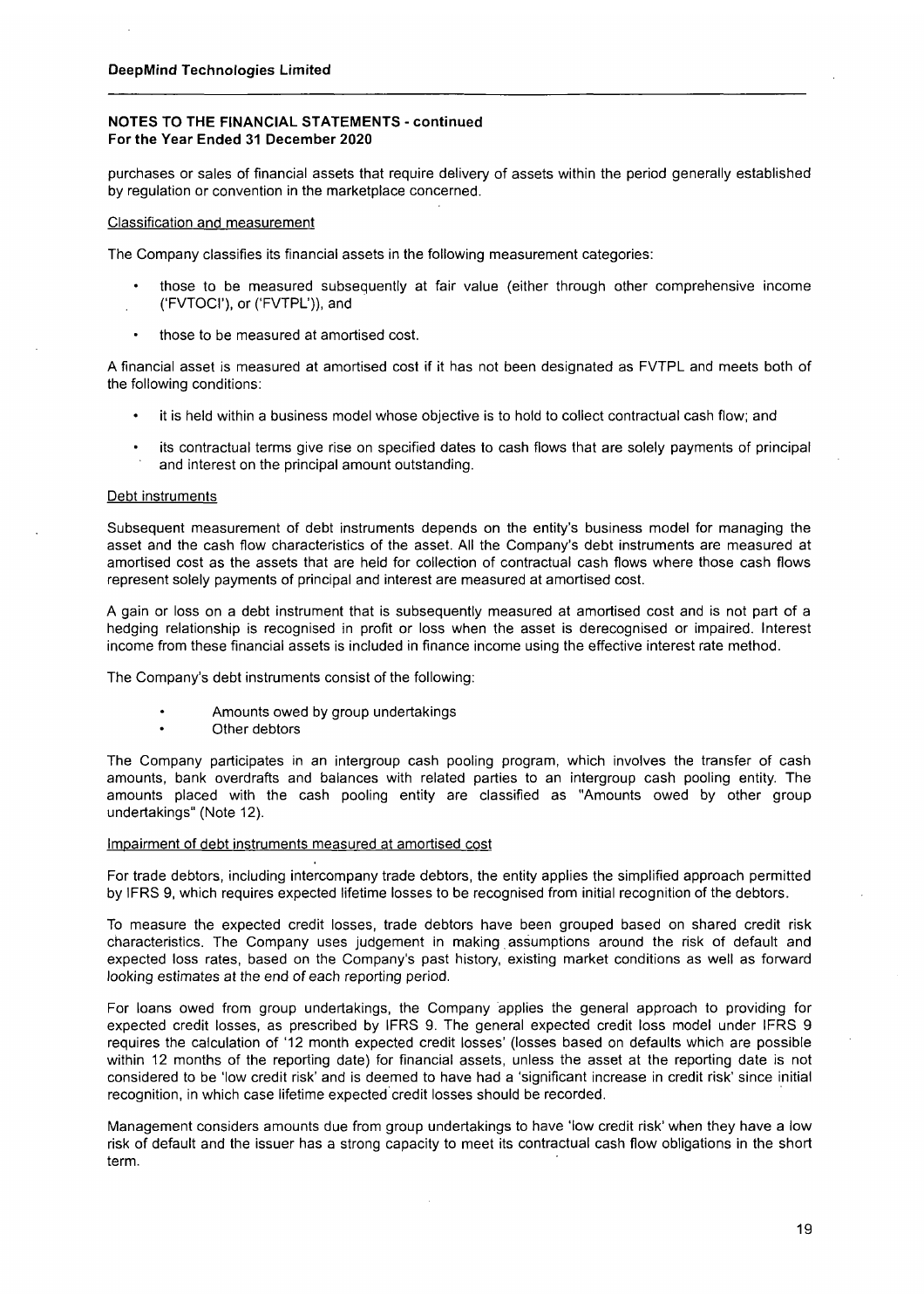#### (k) Financial liabilities

Financial liabilities are recognised in the statement of financial position when, and only when, the Company becomes a party to the contractual provisions of the financial instrument.

Financial liabilities are recognised initially at fair value, plus, in the case of financial liabilities other than derivatives, directly attributable transaction costs.

Subsequent to initial recognition, all financial liabilities are measured at amortised cost using the effective interest method, except for derivatives, which are measured at fair value.

A financial liability is derecognised when the obligation under the liability is extinguished. For financial liabilities other than derivatives, gains and losses are recognised in profit or loss when the liabilities are derecognised, and through the amortisation process. Where a liability owed to a parent company is waived, the corresponding credit is recorded directly in equity as a capital contribution in accordance with IAS 1.

The Company's financial liabilities are classified as follows:

- Financial liabilities held at amortised cost
- Financial liabilities held at FVTPL

The classification depends on the purpose for which the financial liabilities were acquired. Management determines the classification of its financial liabilities at initial recognition.

#### (i) Financial liabilities held at amortised cost

Financial liabilities at amortised cost are included in 'Creditors: amounts falling due within one year' and 'Creditors: amounts falling due after more than one year' in the statement of financial position.

Creditors are classified as current liabilities, unless the Company has an unconditional right to defer settlement of the liability for at least 12 months after the balance sheet date.

Interest expense relating to the financial liability is recognised in profit or loss on a time proportion basis using the effective interest rate method.

Trade creditors and other creditors represent liabilities for goods and services provided to the Company prior to the end of the financial year, which are unpaid and arise when the Company becomes obliged to make future payments in respect of the purchase of these goods and services. Trade creditors approximate fair value due to their short term nature. The amounts are unsecured and are generally paid within 30 - 90 days of recognition.

#### (Il) Offsetting of financial instruments

Financial assets and financial liabilities are offset and the net amount is reported in the statement of financial position if there is a currently enforceable legal right to offset the recognised amounts and there is an intention to settle on a net basis, to realise the assets and settle the liabilities simultaneously.

#### (m) Equity instruments issued

An equity instrument is any contract that evidences a residual interest in the assets of the Company after deducting all of its liabilities.

Ordinary shares are classified as equity and recognised at the fair value of the consideration received by the Company. Incremental costs directly attributable to the issuance of new shares are shown in the equity as a reduction from the proceeds.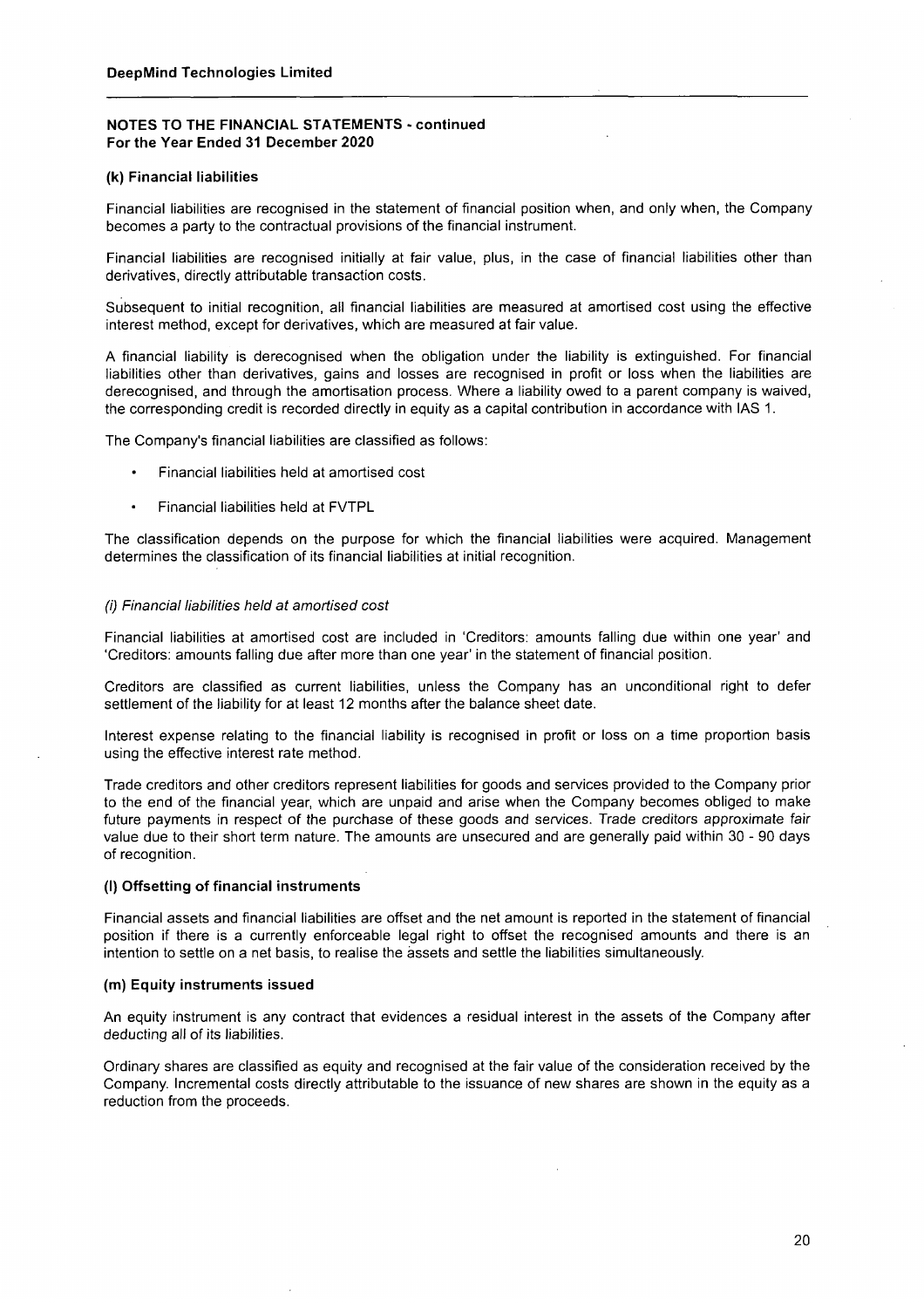#### (n) Cash and cash equivalents

Cash and cash equivalents comprise cash at bank and on hand, demand deposits, and short term, highly liquid investments with maturities of three months or less, that are subject to an insignificant risk of changes in value.

The Company participates in an intergroup cash pooling program, which involves the transfer of cash amounts, bank overdrafts and balances with related parties to an intergroup cash pooling entity. The amounts placed with the cash pooling entity are classified as "Amounts owed by other group undertakings" (Note 12) and measured at amortised cost.

#### 4. Critical accounting estimates and judgements

In the process of applying the Company's accounting policies, the following critical judgement has been made which may have a significant effect on the amounts recognised in the financial statements.

Deferred tax assets are recognised for unused tax losses and tax credits to the extent that it is probable that taxable profit will be available against which the tax losses can be utilised. Judgement has been exercised in determining the amount of deferred tax assets that can be recognised, based upon the likely timing and the level of future taxable profits.

# 5. Turnover

The total revenue of the Company for the year has been primarily derived from its principal activity, the research and application of cutting edge machine learning, including the provision of research and development services to other group undertakings.

An analysis of turnover is not disclosed in line with Schedule 1 of Statutory Instrument 2008 No.410.

#### 6. Operating profit/(ioss)

|                                                                   | 2020<br>£'000 | 2019<br>£'000 |
|-------------------------------------------------------------------|---------------|---------------|
| Operating profit/(loss) includes the following specific expenses: |               |               |
| Net Foreign exchange loss                                         | 164           | 15            |
| Depreciation of tangible assets                                   | 133           | 627           |
| Staff costs and other related costs                               | 473,663       | 467.519       |
| Impairment of financial assets                                    |               | 765           |
| Auditor's remuneration                                            | 15            | 32            |

#### 7. Interest receivable and similar income

| Staff and other costs are arrived at after recharging £473.7 million (2019: £467.5 million) from group<br>companies. |       |       |
|----------------------------------------------------------------------------------------------------------------------|-------|-------|
| The directors' remuneration for the year and previous year was borne by other group undertakings.                    |       |       |
| 7. Interest receivable and similar income                                                                            |       |       |
|                                                                                                                      | 2020  | 2019  |
|                                                                                                                      | £'000 | £'000 |
| Interest income derived from intercompany loans                                                                      | 282   | 325   |
| Interest income derived from intercompany receivable                                                                 |       | 494   |
|                                                                                                                      | 282   | 819   |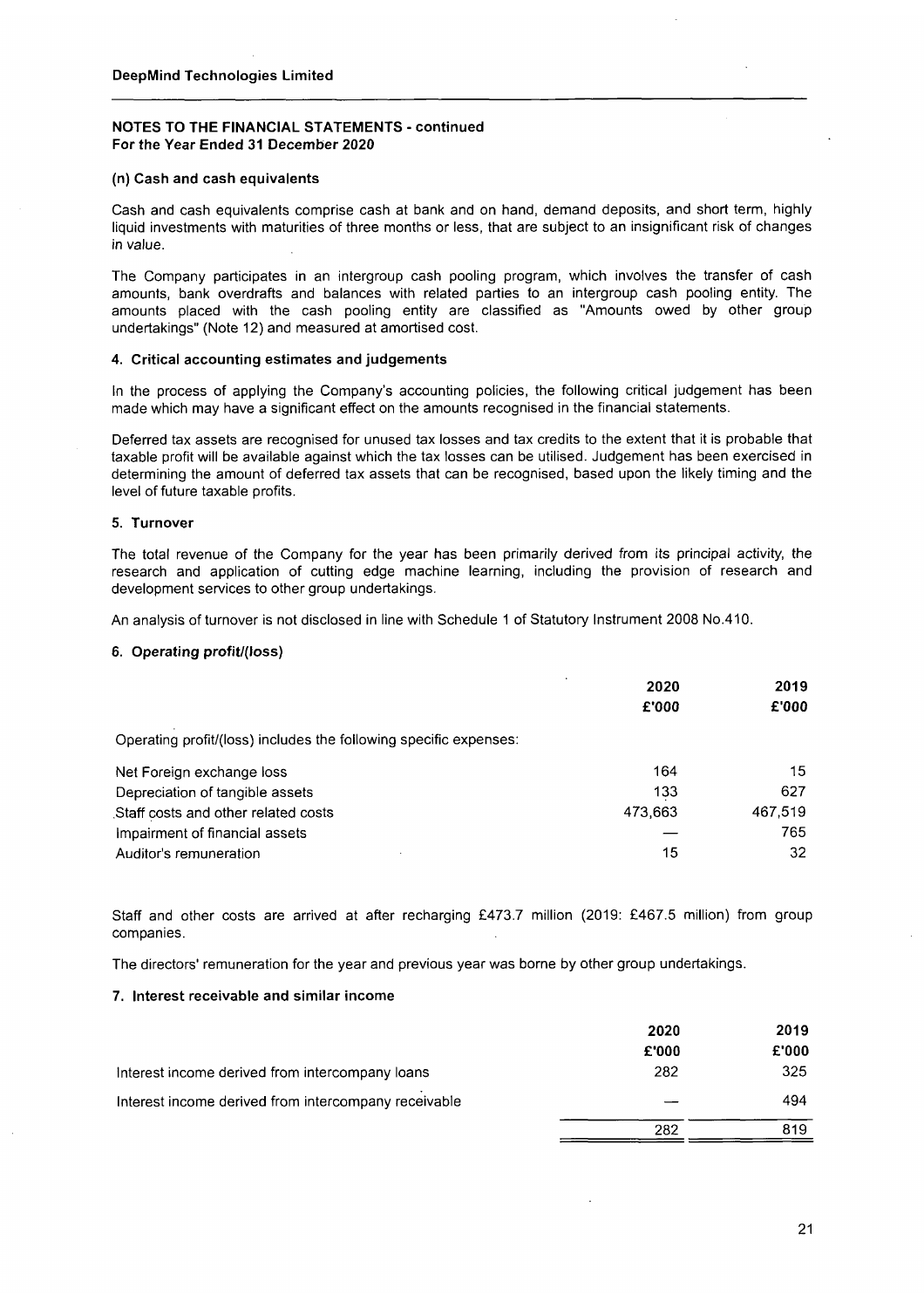# 8. Interest payable and similar expenses

| <b>DeepMind Technologies Limited</b>                                                 |                     |                  |
|--------------------------------------------------------------------------------------|---------------------|------------------|
| NOTES TO THE FINANCIAL STATEMENTS - continued<br>For the Year Ended 31 December 2020 |                     |                  |
| 8. Interest payable and similar expenses                                             |                     |                  |
|                                                                                      | 2020<br>£'000       | 2019<br>£'000    |
| Interest expense derived from intercompany loans (Note 14 & 15)                      |                     | 10,148<br>10,148 |
| 9. Tax on profit/(loss) on ordinary activities                                       |                     |                  |
|                                                                                      | 2020<br>£'000       | 2019<br>£'000    |
| (a) Income tax expense relating to profit or loss                                    |                     |                  |
| <b>Current tax:</b>                                                                  |                     |                  |
| Current tax charge                                                                   | 4,357               | 79,729           |
| Adjustment for prior year tax                                                        | 228<br>4,585        | 79,729           |
| Deferred tax:                                                                        |                     |                  |
| Origination and reversal of timing differences                                       | 5,693               | (64, 052)        |
| Adjustment for prior year tax                                                        | (194)               |                  |
| Tax rate changes                                                                     | (7, 558)<br>(2,059) | (64, 052)        |
| <b>Total income tax expense</b>                                                      | 2,526               | 15,677           |
| No deferred tax relates to items recognised in other comprehensive income.           |                     |                  |
| (b) Numerical reconciliation of income tax expense to tax payable                    |                     |                  |
|                                                                                      | 2020                | 2019             |
|                                                                                      | £'000               | £'000            |
| Profit/(Loss) on ordinary activities before tax                                      | 46,416              | (460, 895)       |

# (b) Numerical reconciliation of income tax expense to tax payable

|                                                                                                      | 2020<br>£'000 | 2019<br>£'000 |
|------------------------------------------------------------------------------------------------------|---------------|---------------|
| Profit/(Loss) on ordinary activities before tax                                                      | 46.416        | (460,895)     |
| Tax on profit/(loss) on ordinary activities at the standard rate of<br>income tax of 19% (2019: 19%) | 8,819         | (87, 570)     |
| Effects of:                                                                                          |               |               |
| Income not subject to income tax                                                                     |               | (153)         |
| Expenses not deductible for tax purposes                                                             | 1.231         | 909           |
| Adjustments in respect of prior years                                                                | 34            |               |
| Tax rate changes                                                                                     | (7, 558)      |               |
| Corporate Interest Restriction                                                                       |               | 1,772         |
| Gain derived from intergroup reorganisation                                                          |               | 245,370       |
| Losses recognised                                                                                    |               | (144, 040)    |
| Other deferred tax recognised                                                                        |               | (611)         |
| Total tax charge for the year                                                                        | 2,526         | 15,677        |

# Changes in tax rate

In the Spring Budget 2020, the Government announced that from 1 April 2020 the corporation tax rate would remain at 19% (rather than reducing to 17%, as previously enacted). This new law was substantively enacted on 17 March 2020.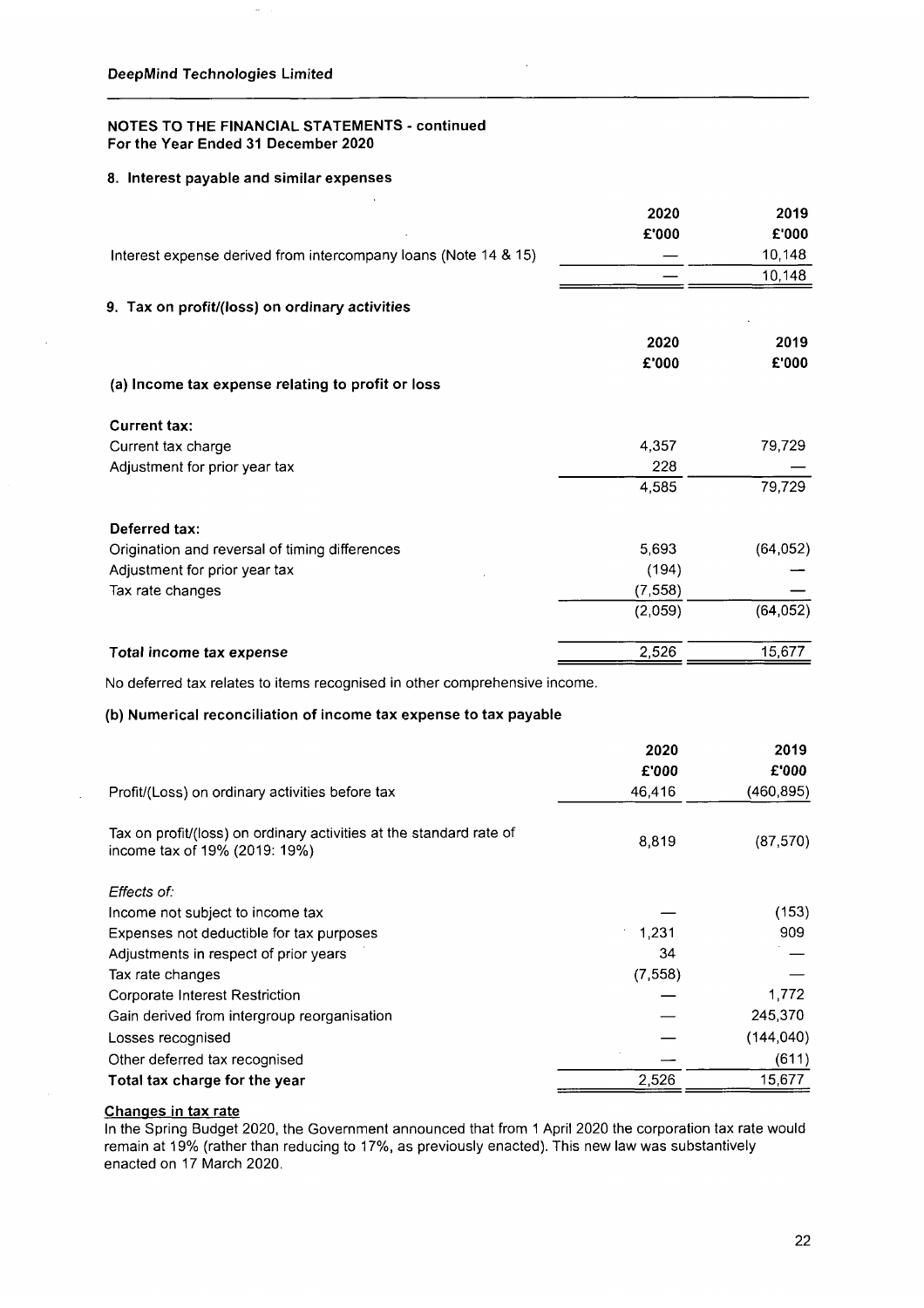As announced in the March 2021 Budget, the Corporation Tax rate will increase from 19% to 25% from 1 April 2023, with marginal relief available for companies with profits between £50,000 and £250,000. As this change had not been substantively enacted at the reporting date, its effects are not included in these financial statements. This change will impact the calculation of current tax and deferred tax for future periods.

# Unrecognised deferred tax asset

# 10. Intangible assets

| financial statements. This change will impact the calculation of current tax and deferred tax for future<br>periods.                                                  |             |                      |                        |       |
|-----------------------------------------------------------------------------------------------------------------------------------------------------------------------|-------------|----------------------|------------------------|-------|
| Unrecognised deferred tax asset                                                                                                                                       |             |                      |                        |       |
| The Company has not recognised a deferred tax asset of £3.1 million (2019: £2.7 million) due to insufficient<br>certainty that the deferred tax asset is recoverable. |             |                      |                        |       |
| 10. Intangible assets                                                                                                                                                 |             |                      |                        |       |
|                                                                                                                                                                       |             |                      | Goodwill               | Total |
|                                                                                                                                                                       |             |                      | £'000                  | £'000 |
| Cost                                                                                                                                                                  |             |                      |                        |       |
| At 1 January 2020                                                                                                                                                     |             |                      | 1,157                  | 1,157 |
| At 31 December 2020                                                                                                                                                   |             |                      | 1,157                  | 1,157 |
| Amortisation and impairment                                                                                                                                           |             |                      |                        |       |
| At 1 January 2020                                                                                                                                                     |             |                      |                        |       |
| At 31 December 2020                                                                                                                                                   |             |                      |                        |       |
| Net book value                                                                                                                                                        |             |                      |                        |       |
| At 31 December 2020                                                                                                                                                   |             |                      | 1,157                  | 1,157 |
| At 31 December 2019                                                                                                                                                   |             |                      | 1,157                  | 1,157 |
| 11. Tangible assets                                                                                                                                                   |             |                      |                        |       |
|                                                                                                                                                                       | Information | <b>Furniture and</b> | <b>Construction in</b> | Total |
|                                                                                                                                                                       | technology  | fixtures             | progress               |       |
|                                                                                                                                                                       | assets      |                      |                        |       |
|                                                                                                                                                                       | £'000       | £'000                | £'000                  | £'000 |
| Cost                                                                                                                                                                  |             |                      |                        |       |
| At 1 January 2020                                                                                                                                                     | 710         | 610                  | 20                     | 1,340 |
| <b>Additions</b>                                                                                                                                                      |             | 157                  |                        | 157   |
| Disposals                                                                                                                                                             | (1)         |                      |                        | (1)   |
| At 31 December 2020                                                                                                                                                   | 709         | 767                  | 20                     | 1,496 |

#### 11. Tangible assets

| Amortisation and impairment |             |                      |                        |       |
|-----------------------------|-------------|----------------------|------------------------|-------|
| At 1 January 2020           |             |                      |                        |       |
| At 31 December 2020         |             |                      |                        |       |
| Net book value              |             |                      |                        |       |
| At 31 December 2020         |             |                      | 1,157                  | 1,157 |
| At 31 December 2019         |             |                      | 1,157                  | 1,157 |
| 11. Tangible assets         |             |                      |                        |       |
|                             | Information | <b>Furniture and</b> | <b>Construction in</b> | Total |
|                             | technology  | fixtures             | progress               |       |
|                             | assets      |                      |                        |       |
|                             | £'000       | £'000                | £'000                  | £'000 |
| Cost                        |             |                      |                        |       |
| At 1 January 2020           | 710         | 610                  | 20                     | 1,340 |
| <b>Additions</b>            |             | 157                  |                        | 157   |
| Disposals                   | (1)         |                      |                        | (1)   |
| At 31 December 2020         | 709         | 767                  | 20                     | 1,496 |
| Depreciation                |             |                      |                        |       |
| At 1 January 2020           | 676         | 55                   |                        | 731   |
| Charge for year             | 25          | 108                  |                        | 133   |
| At 31 December 2020         | 701         | 163                  |                        | 864   |
| Net book value              |             |                      |                        |       |
| At 31 December 2019         | 34          | 555                  | 20                     | 609   |
|                             |             |                      |                        |       |
| At 31 December 2020         | 8           | 604                  | 20                     | 632   |
|                             |             |                      |                        |       |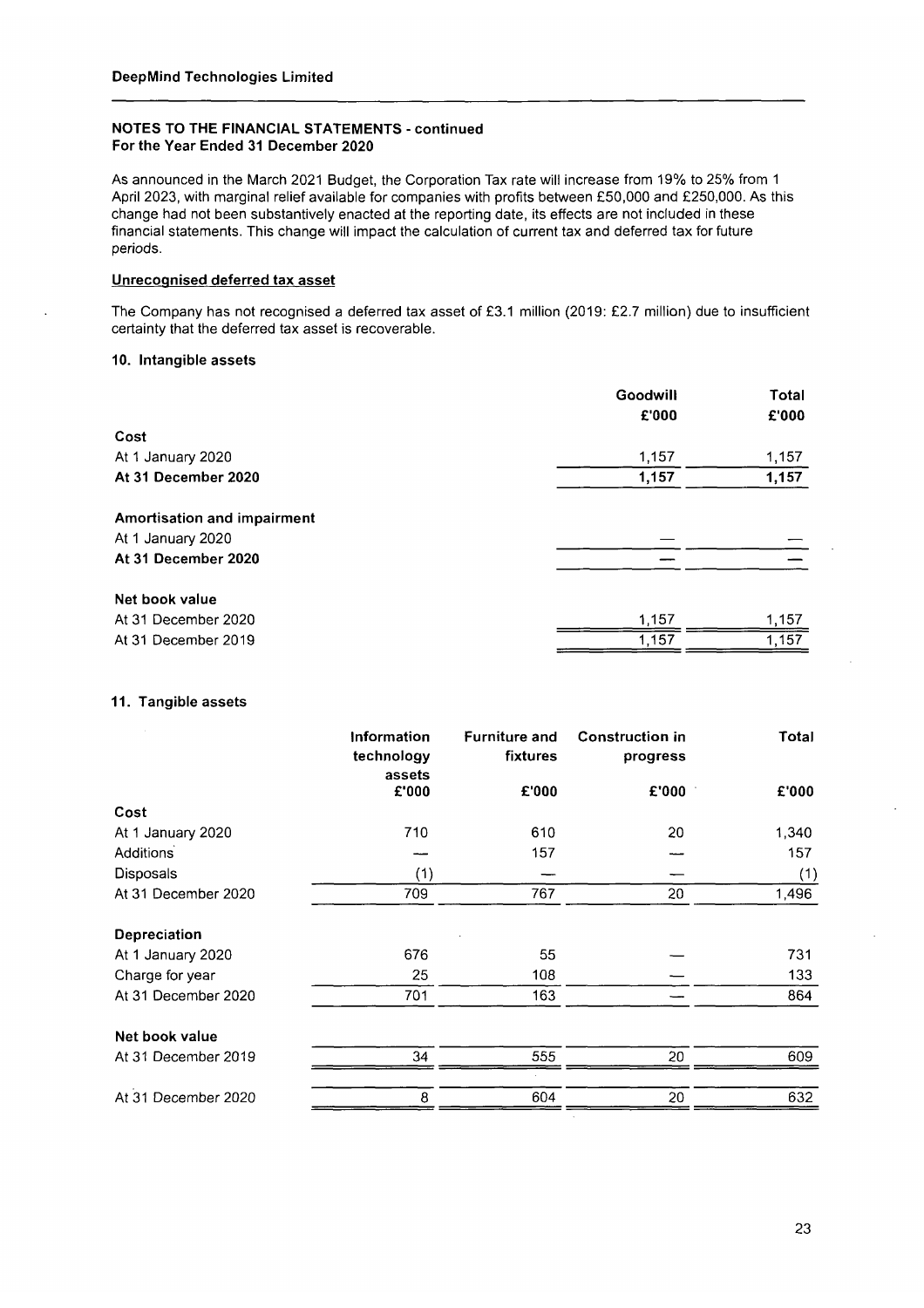# 12. Debtors: amounts falling due within one year

| NOTES TO THE FINANCIAL STATEMENTS - continued<br>For the Year Ended 31 December 2020 |         |         |
|--------------------------------------------------------------------------------------|---------|---------|
| 12. Debtors: amounts falling due within one year                                     |         |         |
|                                                                                      | 2020    | 2019    |
|                                                                                      | £'000   | £'000   |
| Amounts owed by other group undertakings                                             | 201,524 | 298,049 |
| Prepayments                                                                          | 910     | 207     |
| VAT receivable                                                                       | 34.229  | 26,300  |
| Corporation tax receivable                                                           | 41,760  |         |
|                                                                                      | 278,423 | 324,556 |

# 13. Debtors: amounts falling due after more than one year

| VAT receivable                                                                                                                                                                                                                                                                                                                                                                    | 34,229  | 26,300  |
|-----------------------------------------------------------------------------------------------------------------------------------------------------------------------------------------------------------------------------------------------------------------------------------------------------------------------------------------------------------------------------------|---------|---------|
| Corporation tax receivable                                                                                                                                                                                                                                                                                                                                                        | 41,760  |         |
|                                                                                                                                                                                                                                                                                                                                                                                   | 278,423 | 324,556 |
| The 'amounts owed by other group undertakings' include amounts that relate to the Company's participation<br>in an intergroup cash pooling program. The program involves the transfer of cash amounts, bank overdrafts<br>and balances with related parties to an intergroup cash pooling entity, as part of the efficient management of<br>cash balances within the wider group. |         |         |
| 13. Debtors: amounts falling due after more than one year                                                                                                                                                                                                                                                                                                                         |         |         |
|                                                                                                                                                                                                                                                                                                                                                                                   | 2020    | 2019    |
|                                                                                                                                                                                                                                                                                                                                                                                   | £'000   | £'000   |
| Deferred tax assets (see Note 16)                                                                                                                                                                                                                                                                                                                                                 | 66,110  | 64,052  |
|                                                                                                                                                                                                                                                                                                                                                                                   | 66,110  | 64,052  |
| 14. Creditors: amounts falling due within one year                                                                                                                                                                                                                                                                                                                                |         |         |
|                                                                                                                                                                                                                                                                                                                                                                                   | 2020    | 2019    |
|                                                                                                                                                                                                                                                                                                                                                                                   | £'000   | £'000   |
| Trade creditors                                                                                                                                                                                                                                                                                                                                                                   | 4,660   | 5,570   |
| Amounts owed to other group undertakings                                                                                                                                                                                                                                                                                                                                          | 56,117  | 128,575 |
| Accruals                                                                                                                                                                                                                                                                                                                                                                          | 4,592   | 6,735   |
| Corporation tax payable                                                                                                                                                                                                                                                                                                                                                           |         | 11,643  |
| Other creditors                                                                                                                                                                                                                                                                                                                                                                   |         | 28      |
|                                                                                                                                                                                                                                                                                                                                                                                   | 65,369  | 152,551 |

# 15. Creditors: amounts falling due after more than one year

|                                                                                                                                                                               | 60.309 | ו סכ,∠כו |
|-------------------------------------------------------------------------------------------------------------------------------------------------------------------------------|--------|----------|
| Trade creditors approximate fair value due to their short term nature. Trade creditors are unsecured and<br>non-interest bearing and are normally settled on 30-90 day terms. |        |          |
| The weighted average effective interest rate for loans and borrowings due to related companies for the year<br>ended 31 December 2020 is Nil (2019: 1.15% p.a.).              |        |          |
| Amounts owed to other group undertakings are unsecured, non-interest bearing and repayable on demand.                                                                         |        |          |
| 15. Creditors: amounts falling due after more than one year                                                                                                                   |        |          |
|                                                                                                                                                                               | 2020   | 2019     |
|                                                                                                                                                                               | £'000  | £'000    |
| Other creditors                                                                                                                                                               |        | 761      |
|                                                                                                                                                                               |        | 761      |
|                                                                                                                                                                               |        |          |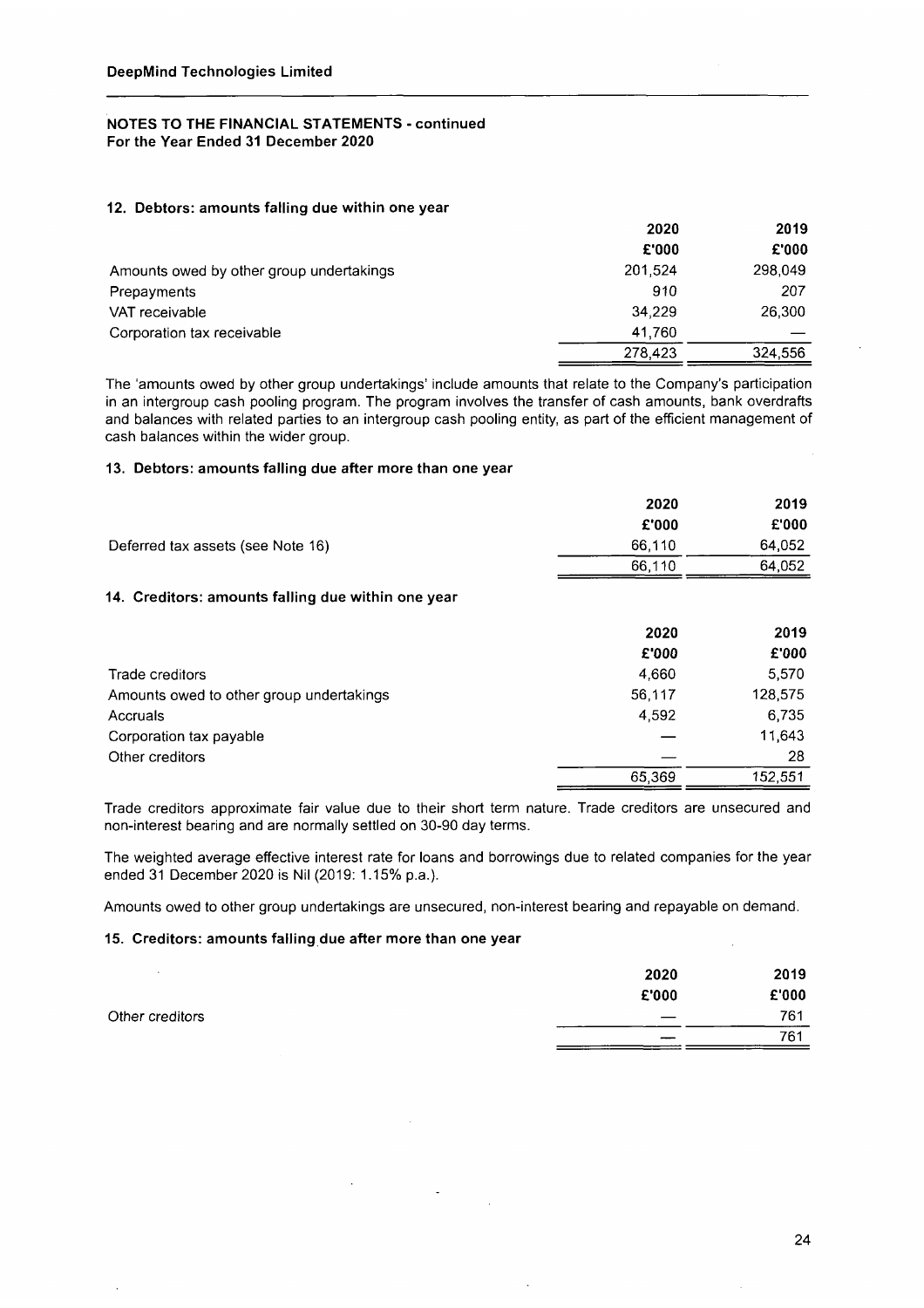# 16. Deferred taxes

 $\ddot{\phantom{a}}$ 

| DeepMind Technologies Limited                                                                                        |                                    |                              |                         |  |
|----------------------------------------------------------------------------------------------------------------------|------------------------------------|------------------------------|-------------------------|--|
| NOTES TO THE FINANCIAL STATEMENTS - continued<br>For the Year Ended 31 December 2020                                 |                                    |                              |                         |  |
| 16. Deferred taxes                                                                                                   |                                    |                              |                         |  |
|                                                                                                                      |                                    | 2020<br>£'000                | 2019<br>£'000           |  |
| The balance comprises temporary differences attributable to:                                                         |                                    |                              |                         |  |
| Accelerated depreciation<br>Losses available for offsetting against future taxable income<br>Net deferred tax assets |                                    | 748<br>65,362<br>66,110      | 618<br>63,434<br>64,052 |  |
| Reflected in the statement of financial position as follows:                                                         |                                    |                              |                         |  |
| Deferred tax assets<br>Deferred tax liabilities                                                                      |                                    | 66,110                       | 64,052                  |  |
| Net deferred tax assets                                                                                              |                                    | 66,110                       | 64,052                  |  |
|                                                                                                                      | <b>Accelerated</b><br>depreciation | Losses<br>carried<br>forward | Total                   |  |
|                                                                                                                      | £'000                              | £'000                        | £'000                   |  |
| The movement in the deferred tax assets and<br>liabilities are analysed as follows:                                  |                                    |                              |                         |  |
| At 1 January 2019<br>Credited to the:                                                                                |                                    |                              |                         |  |
| - statement of profit and loss                                                                                       | 618                                | 63,434                       | 64,052                  |  |
| - statement of other comprehensive income                                                                            |                                    |                              |                         |  |
| - equity<br>At 31 December 2019                                                                                      | 618                                | 63,434                       | 64,052                  |  |
| At 1 January 2020<br>Credited to the:                                                                                | 618                                | 63,434                       | 64,052                  |  |
| - statement of profit and loss                                                                                       | 130                                | 1,928                        | 2,058                   |  |
| - statement of other comprehensive income                                                                            |                                    |                              |                         |  |
| - equity<br>At 31 December 2020                                                                                      | 748                                | 65,362                       | 66,110                  |  |